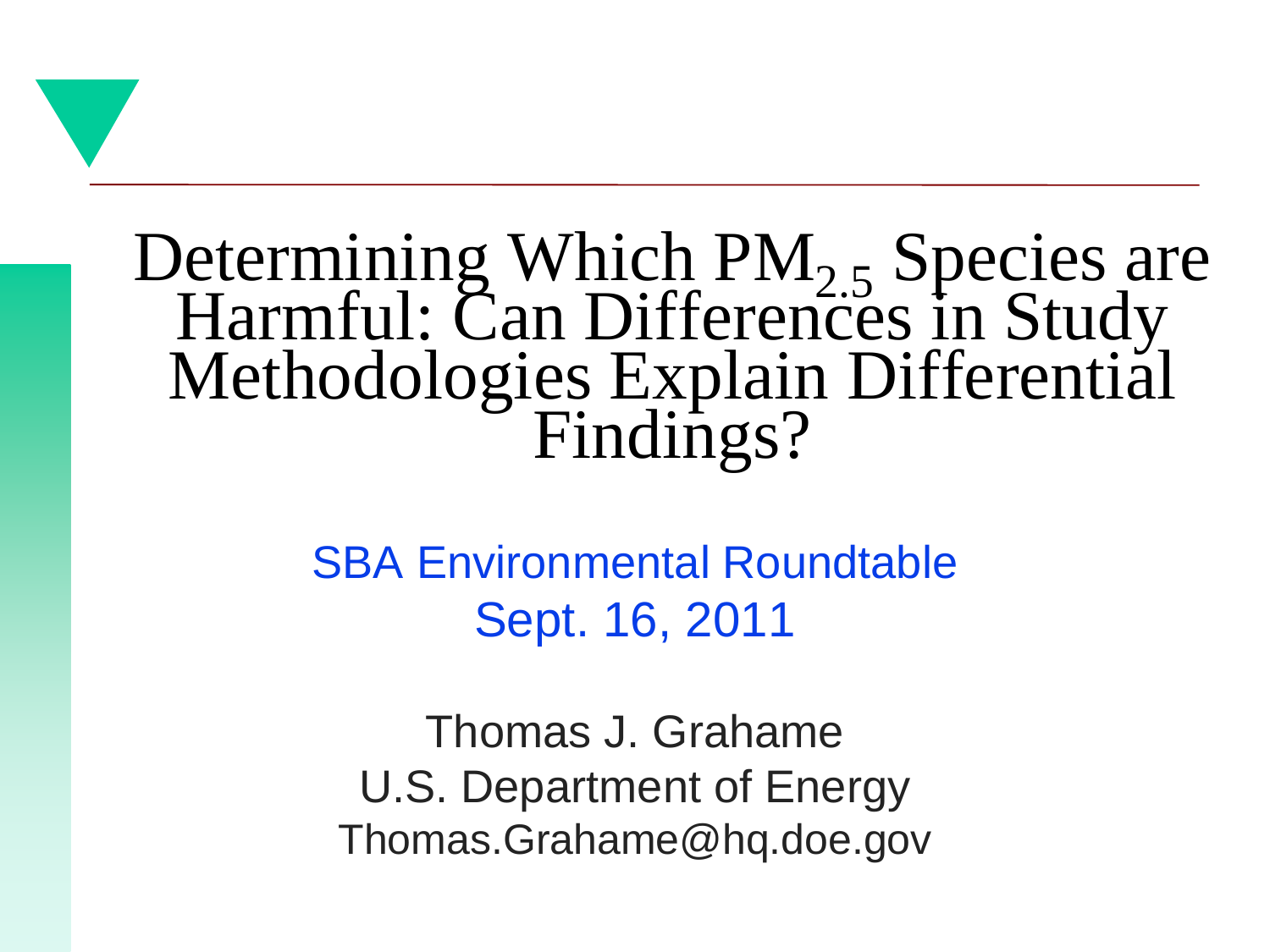#### Principles for Determining Which PM<sub>2.5</sub> Species Cause Health Effects

#### Problem:

- Why do some studies say that pollutant A is harmful, but pollutant B is not, while other studies say the opposite, for same or similar health endpoint (e.g., cardiovascular mortality)?
- ■Over last 9 years, I've developed (and published) some ideas I'd like to share, to understand why these results can occur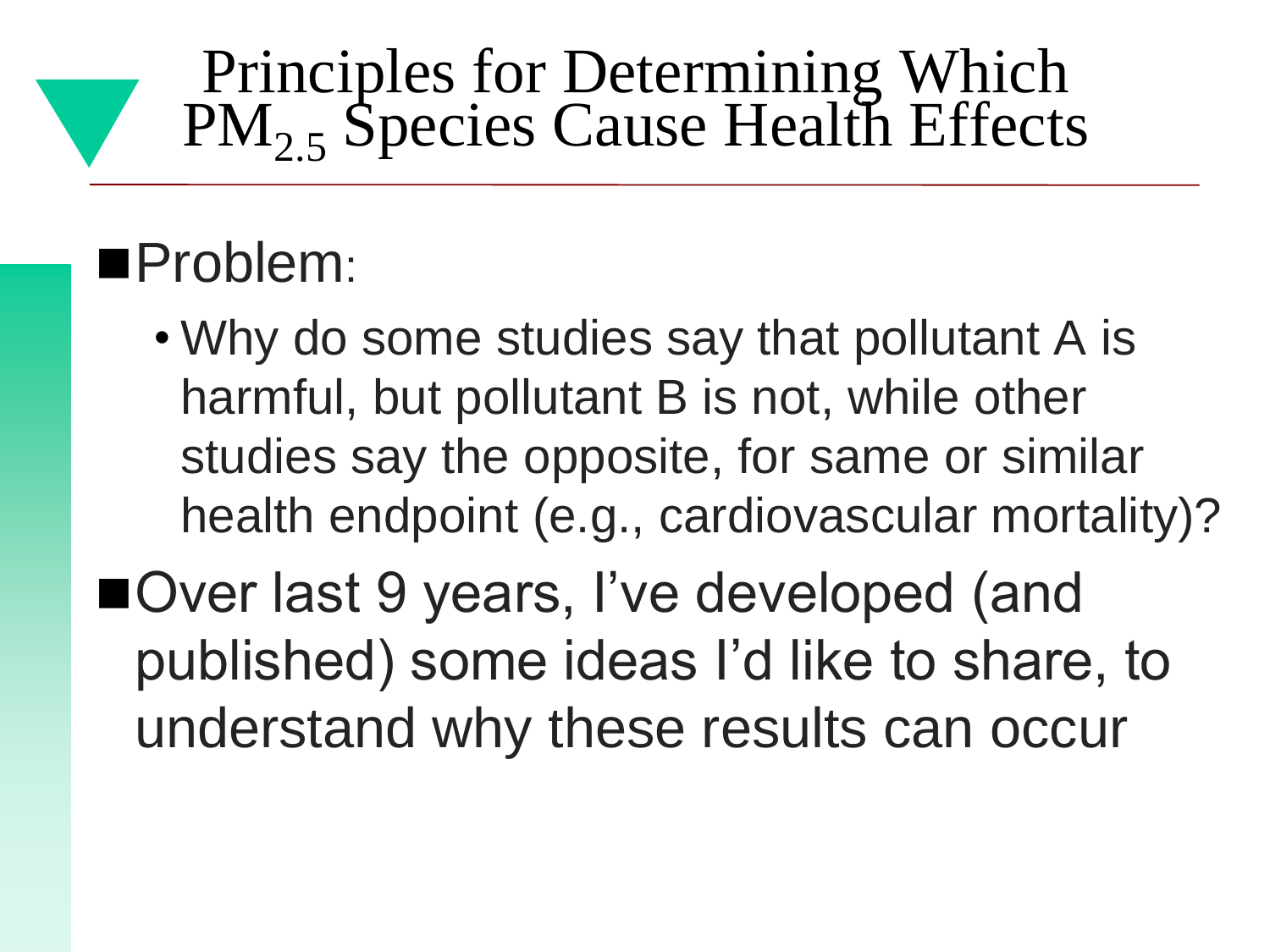# Principles for Determining Which PM<sub>2.5</sub><br>Species Cause Health Effects

- ■1. Compare *many* PM<sub>2.5</sub> species against same health endpoints in same studies
	- **Can't find associations for pollutant not included in model;**
	- **Association for a measured emission may exist only in absence of other emissions from model**
- 2. Epidemiology studies require accurate subject exposure information
	- **Effects of locally variable emissions understated, perhaps transferred, with poor exposure (e.g., black carbon!)**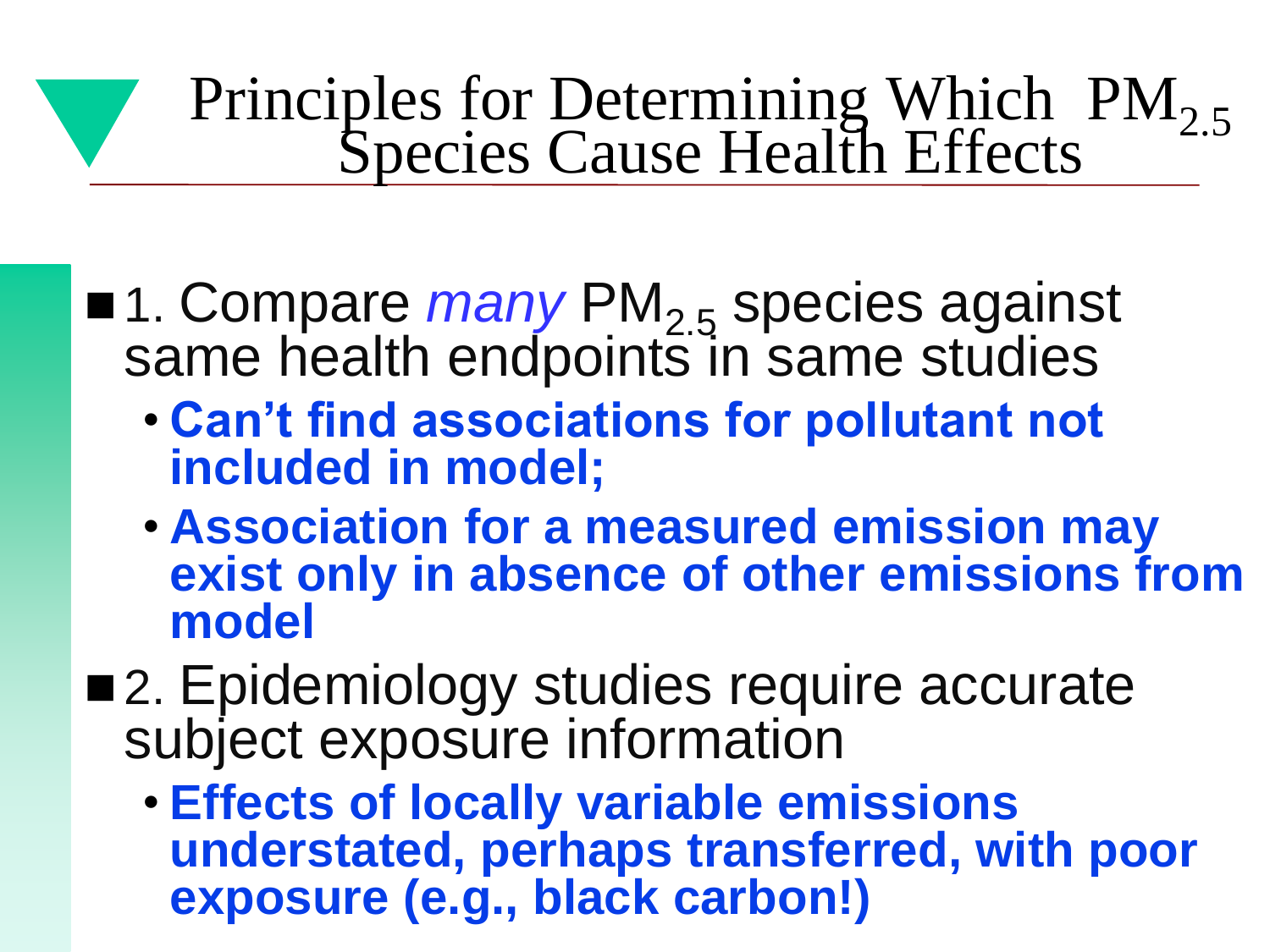### How Variable is Black Carbon?

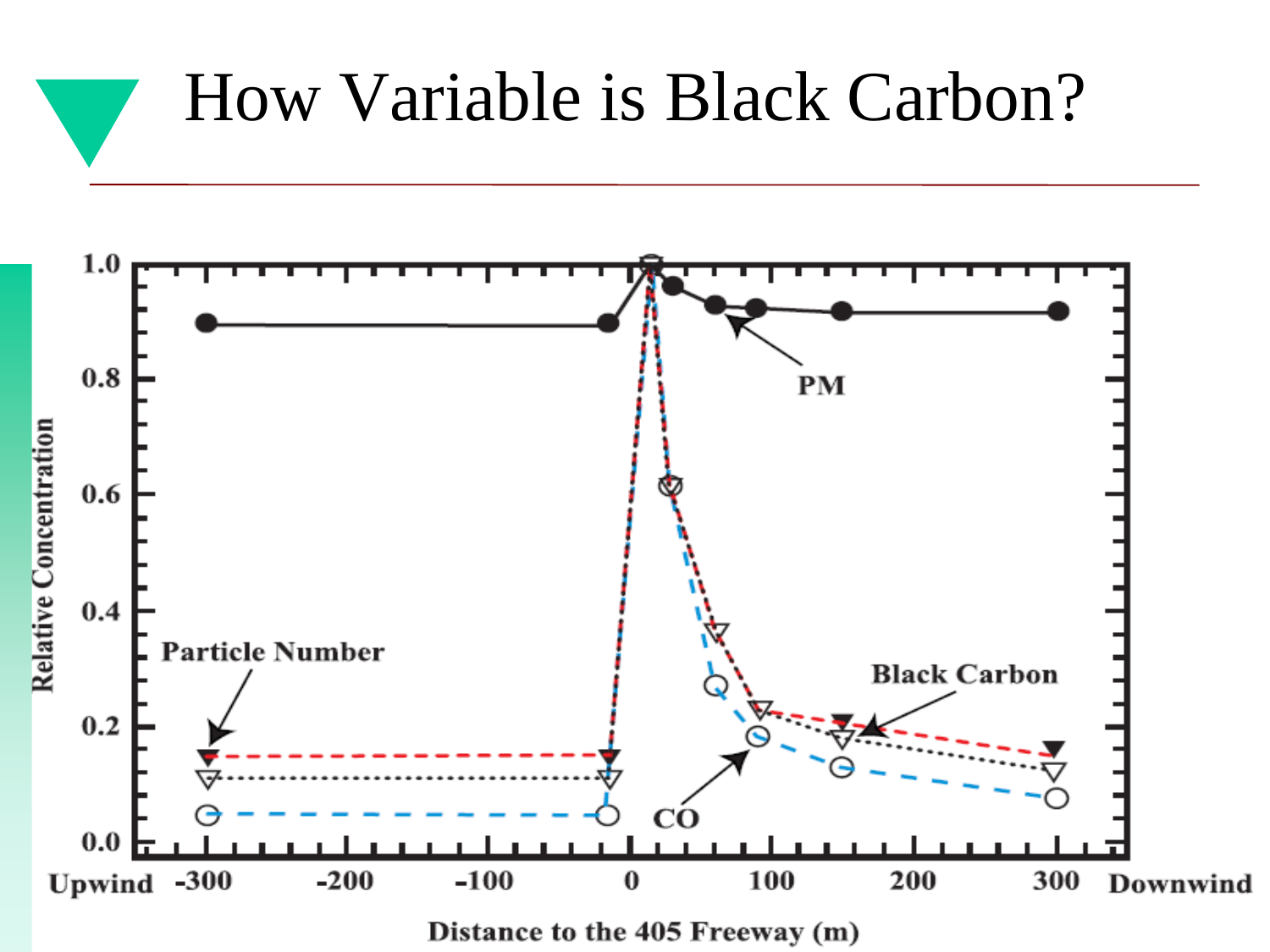Principles for Determining Which PM<sub>2.5</sub> Species Cause Health Effects

- ■3. Recognize and deal with fact that some  $PM_{2,5}$  species are emitted from many sources
- $\blacksquare$  Thus associations with one PM<sub>2.5</sub> species may reflect harm from one or more copollutants, often unmeasured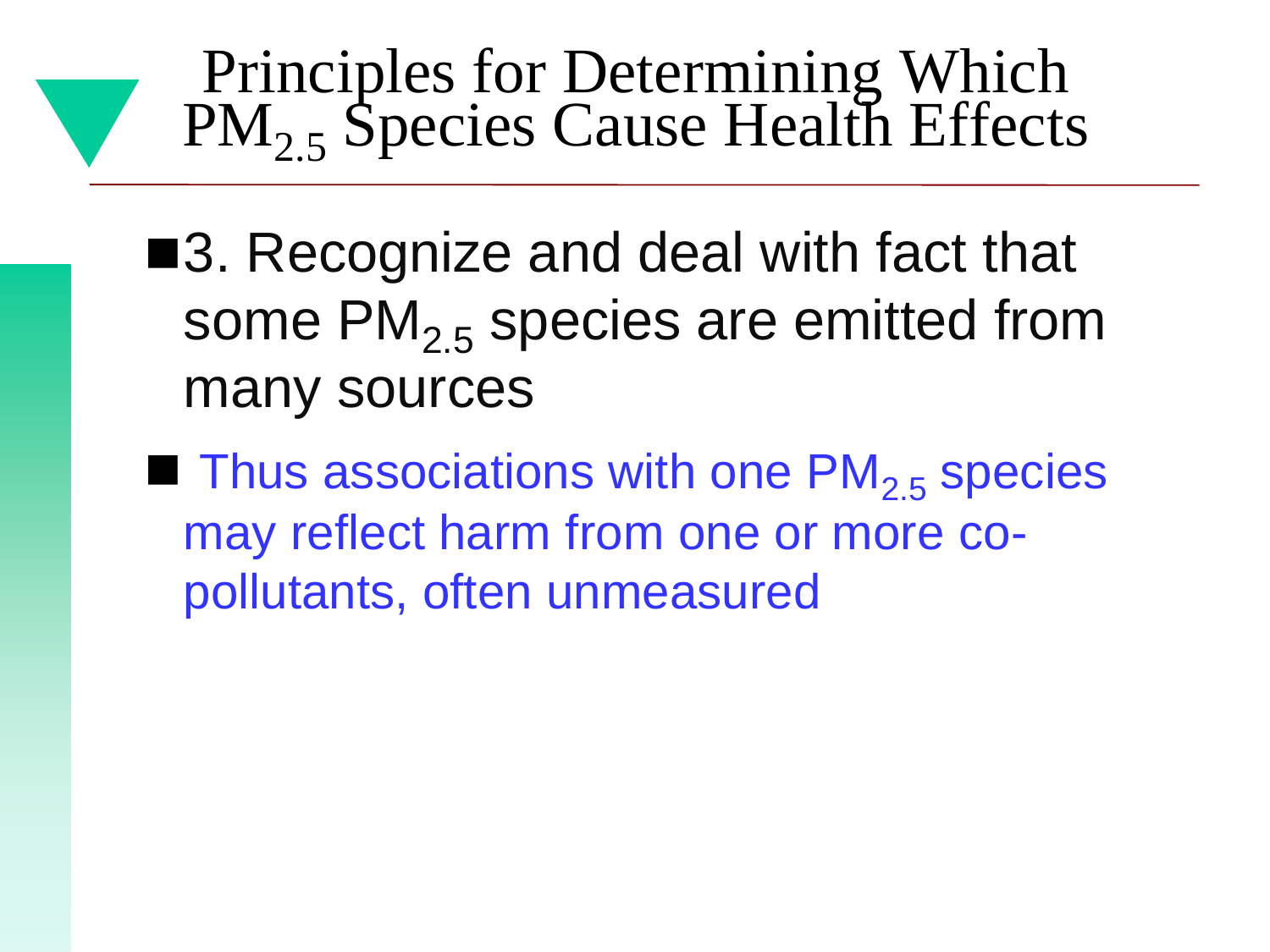Principles for Determining Which PM<sub>2.5</sub> Species Cause Health Effects

■4. Use information from several disciplines, combine toxicology (finding biological mechanisms for  $PM_{2.5}$  species) and epidemiology with good subject exposure in comprehensive examination of effects of a particular  $PM_{2,5}$  species (won't cover today unless there's a relevant question)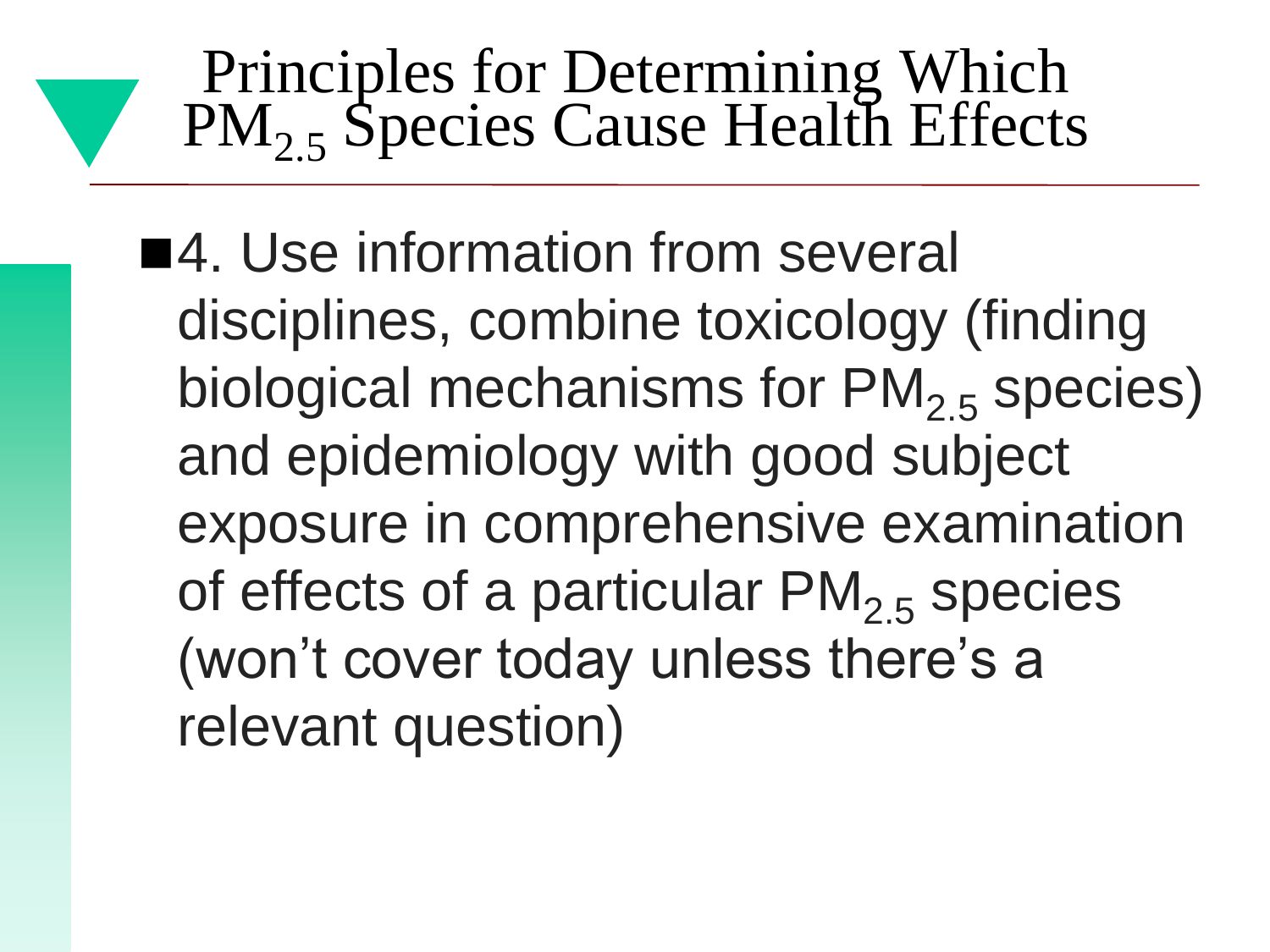1. Compare many PM<sub>2.5</sub> species against same health endpoints in same study

- Early studies (e.g., 6 Cities, ACS) included sulfate but no metals, no carbon species or elements among monitored  $PM<sub>2.5</sub>$  species
	- Associations with sulfate
- New studies include 7 to 20  $PM<sub>2.5</sub>$  species, including metals, elements, and carbon species
	- Almost always find associations with black or elemental carbon (BC/EC), V, Ni, traffic density, vehicular emissions, but fewer associations with other  $PM<sub>2.5</sub>$ species

■ And yet...studies do not have good exposure info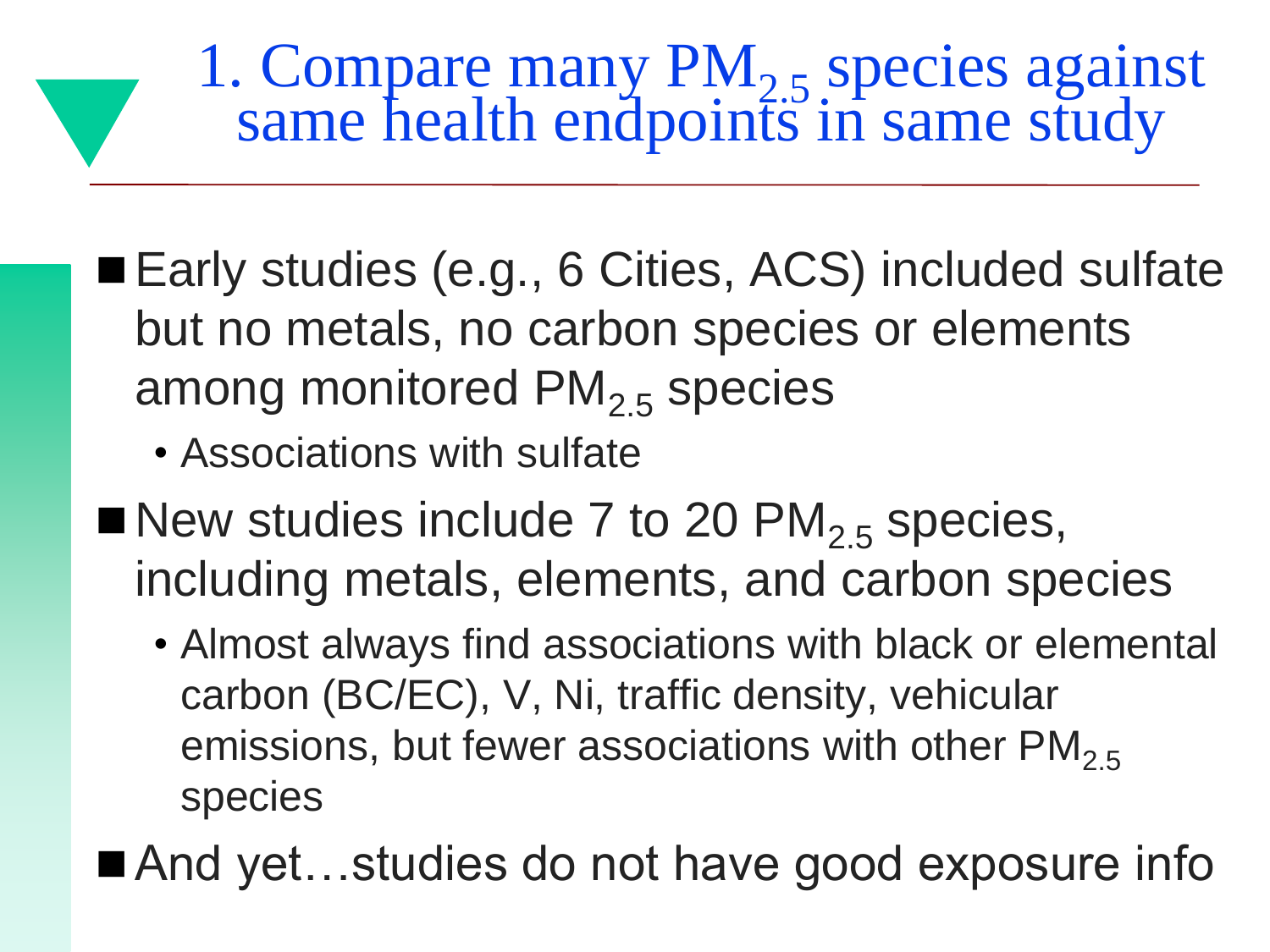#### Examples of findings of new studies (multi-county studies)

| Multi-<br><b>County</b><br><b>Studies</b> | Geographic<br>al<br><b>Area</b>    | <b>Health Effect</b><br><b>Studied</b>                    | $PM25$ Species, Other Pollution Variables                                                                                                                                                                                                                        |
|-------------------------------------------|------------------------------------|-----------------------------------------------------------|------------------------------------------------------------------------------------------------------------------------------------------------------------------------------------------------------------------------------------------------------------------|
| 1. Peng et al.,<br>2009                   | 119 counties                       | Daily emergency<br>CV, respiratory<br>hospital admissions | 7 largest $PM_{2.5}$ components (sulfate, nitrate, silicon,<br>BC, organic carbon, sodium and ammonium ions)<br>Associations with BC (CV), OC (respiratory)                                                                                                      |
| 2. Bell et al.,<br>2009                   | 106 counties                       | Same day CV,<br>respiratory hospital<br>admissions        | 20 PM <sub>2.5</sub> components (7 in Peng et al. (2009), plus 13<br>elements, mostly metals, incl. V and Ni<br>BC, V, Ni associations                                                                                                                           |
| 3. Lipfert et<br>al., 2009                | 206 rural<br>and urban<br>counties | Prospective cohort<br>study, survival since<br>enrollment | Twelve HAPs (incl. Ni but not V), sulfate, NOx, BC,<br>traffic density (surrogate for traffic emissions)<br>Associations with traffic density, benzene,<br>formaldehyde, diesel particulate, NO <sub>x</sub> , BC, Ni                                            |
| 4. Lipfert et<br>al., 2006                | 206 rural<br>and urban<br>counties | Prospective cohort<br>study, survival since<br>enrollment | 15 elements (mostly metals, incl. V and Ni), BC, OC,<br>nitrate, sulfate, $PM_{2,5}$ , traffic density (surrogate for<br>traffic emissions)<br>Associations with traffic density, BC, $NO_3 V$ , $Ni -$<br>traffic density most robust in multi-pollutant models |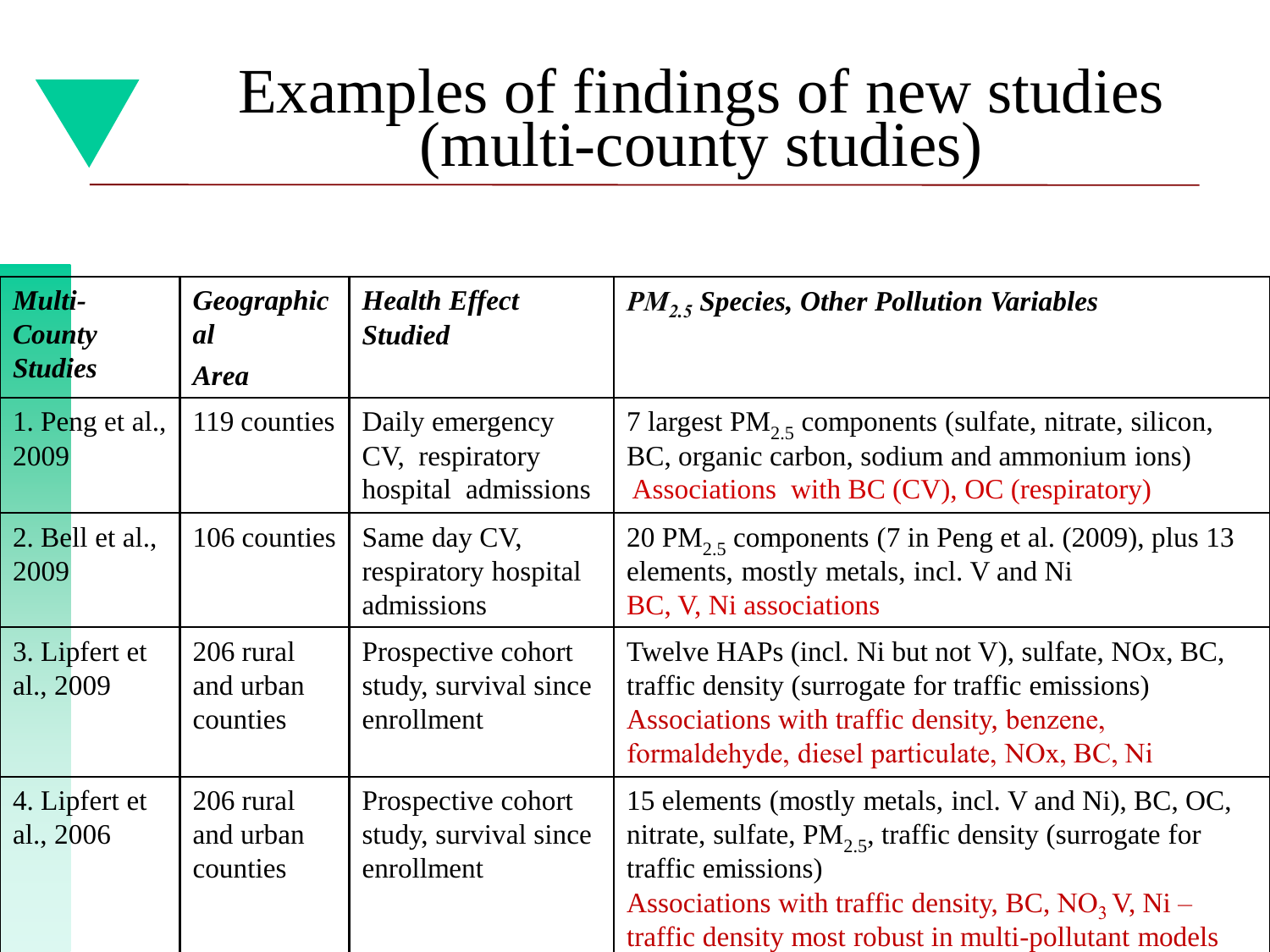# Atlanta area studies

#### ■ Sulfate mainly from several nearby coal plants

- **No steel mills, coke ovens, residual oil**
- **Found three studies with six or more PM<sub>2.5</sub>** species
- **Findings: mostly same as new multi-county** studies, e.g., CVD associations with carbonaceous BC, OC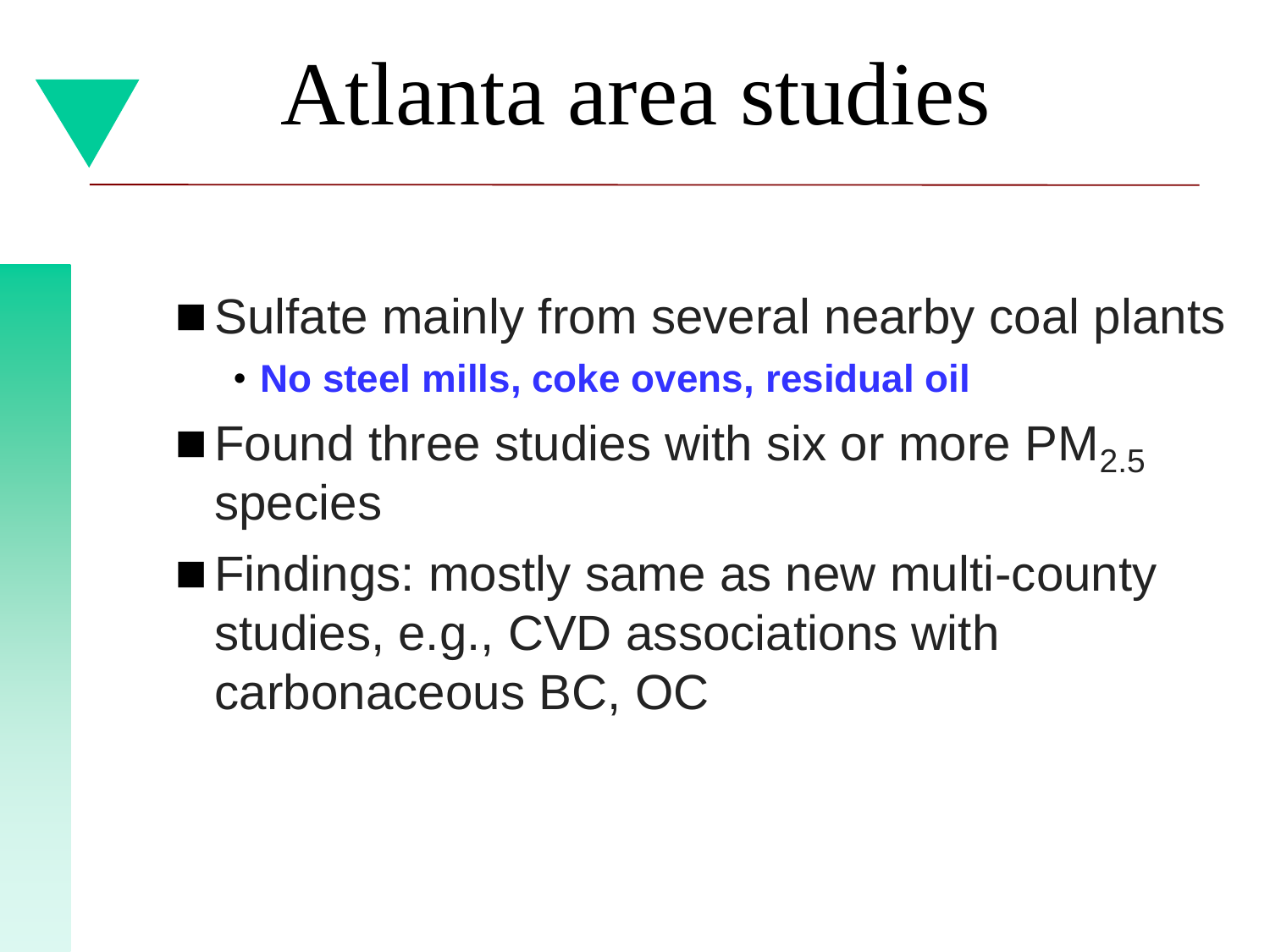# Atlanta Area studies (cont.)

| Atlanta Area<br><b>Studies</b> |                                 | <b>Health Effect</b><br><b>Studied</b>                         | $PM2.5$ Species, Other Pollution Variables                                                                                                                                                                     |
|--------------------------------|---------------------------------|----------------------------------------------------------------|----------------------------------------------------------------------------------------------------------------------------------------------------------------------------------------------------------------|
| 1. Metzger et al.,<br>2004     | 31 hospitals in<br>Atlanta area | Daily emergency<br>department CV<br>admissions                 | $PM_{10}$ , $PM_{25}$ , 10 to 100 nanometer particle<br>count, water soluble metals, sulfate,<br>acidity, OC, BC<br>Associations with BC, OC                                                                   |
| 2. Tolbert et al.,<br>2007     | 41 hospitals in<br>Atlanta area | Daily emergency<br>department CV,<br>respiratory<br>admissions | $PM_{2,5}$ , sulfate, OC, BC, total carbon, water<br>soluble metals (1998-2004 period of<br>study)<br>Associations with BC, OC, total carbon<br>(CV admissions); no PM species<br>associations (RD admissions) |
| 3. Sarnat et al.,<br>2008      | 27 hospitals in<br>Atlanta area | Daily emergency<br>department CV,<br>respiratory<br>admissions | EC, OC, Se, nitrate, sulfate, K and Zn<br>Associations with BC, OC, K, Zn (CV)<br>admissions); sulfate (RD admissions)                                                                                         |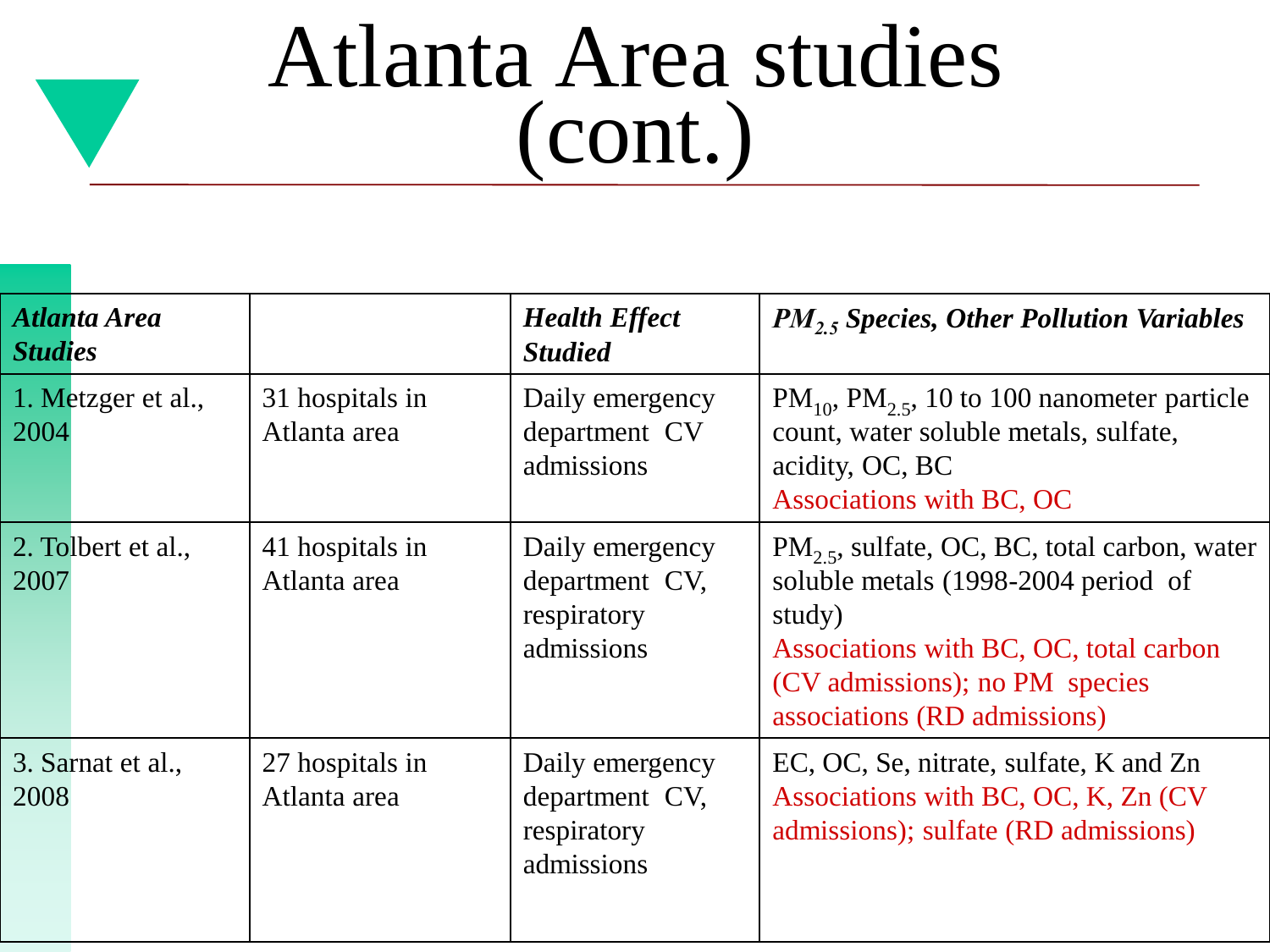### How interpret these new studies with multiple  $PM_{2,5}$  species?

#### No firm conclusions

- Need to confirm using studies with better exposure to locally variable emissions (BC) to understand how associations for several  $PM<sub>2.5</sub>$  species might change
- If hospital admissions or deaths associated with BC go up, they have to go down for other  $PM_{2.5}$  species
- Need toxicology for toxicity, biological mechanisms of different air parcels,  $PM<sub>2.5</sub>$  species (much action)
- Yet conclusions move in new direction
	- Consistent associations now are with BC, Ni, traffic variables, fewer with other PM<sub>2.5</sub> species – *if and only if* many "suspect"  $PM<sub>2.5</sub>$  species are included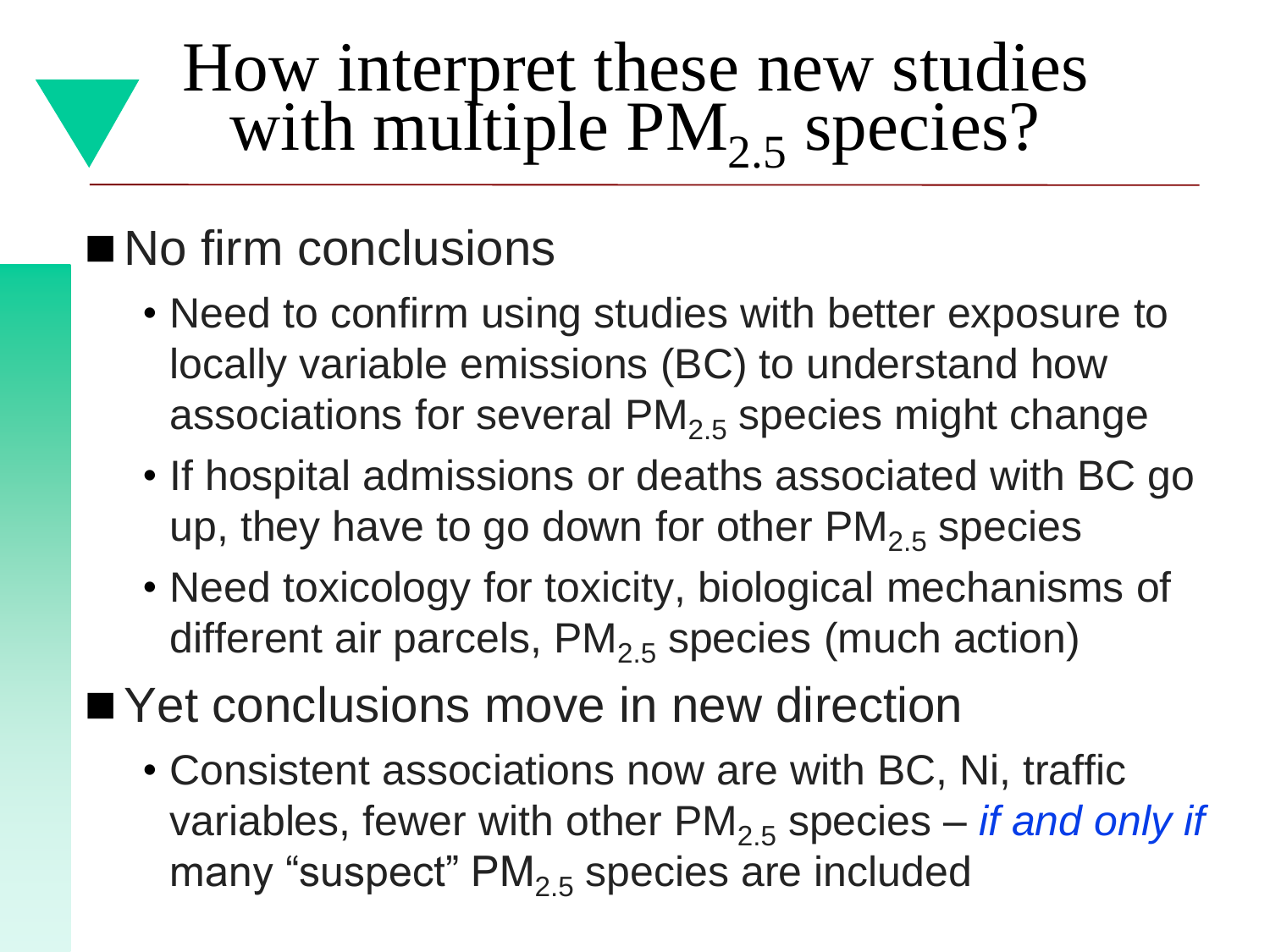2. Epidemiology studies require accurate subject exposure information

**Principle in epidemiology literature:** 

• With inaccurate exposure for spatially variable emission, pollutant association will be understated, may be transferred to pollutant with less exposure error

■Can we illustrate *understatement* and *transference* by comparing studies with good exposure to locally variable emission (BC) vs. those without?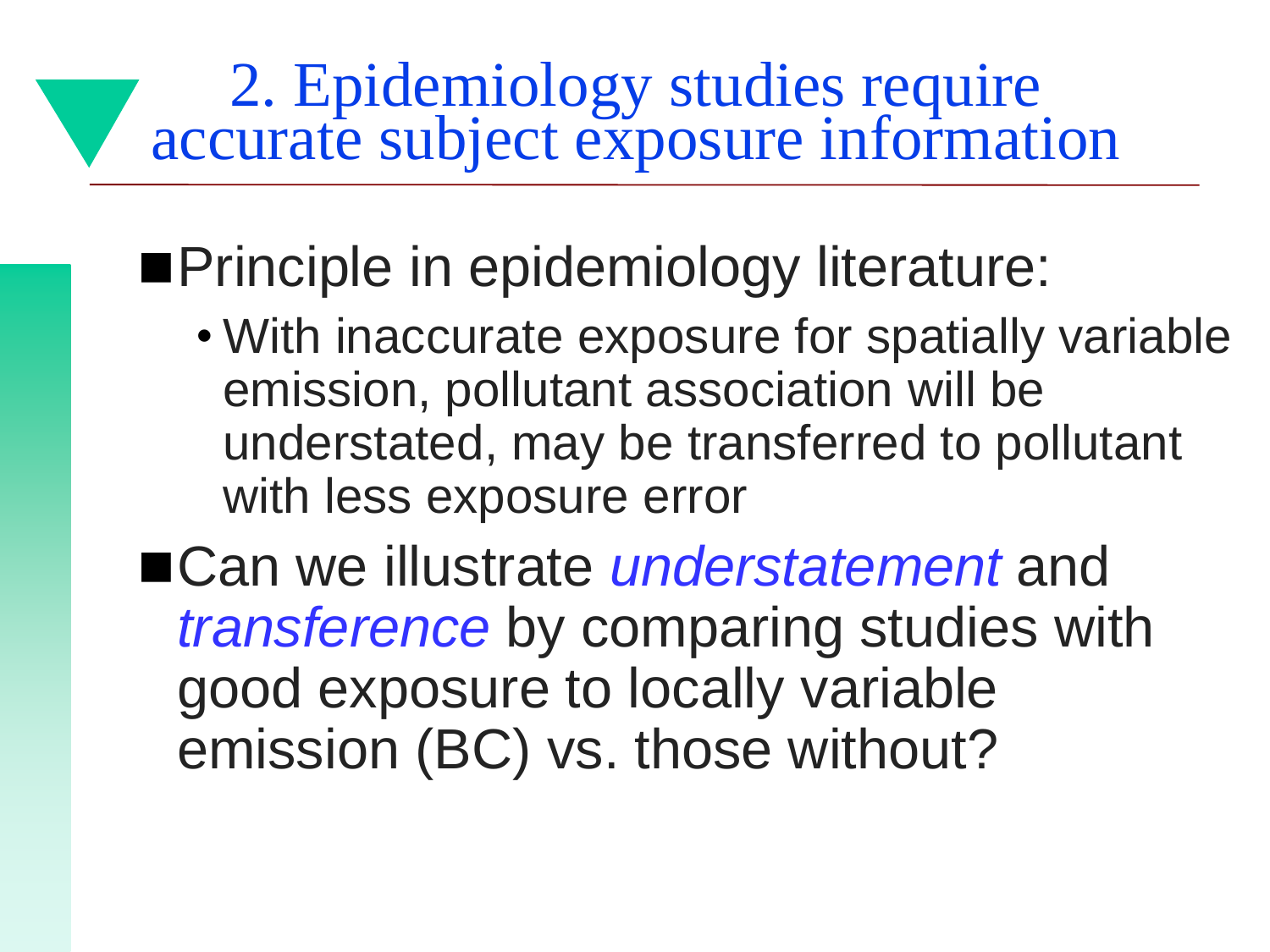### Studies of Heart Rate Variability (HRV) Changes

- $\blacksquare$  Illustrate with HRV changes
- ■Variability in heart rate is normal
- ■HRV *reduction* appears to be caused by oxidative stress in heart
	- Thus is a marker for oxidative stress
	- Also may predict MI (heart attack) for those with CVD
- ■So changes in HRV are important....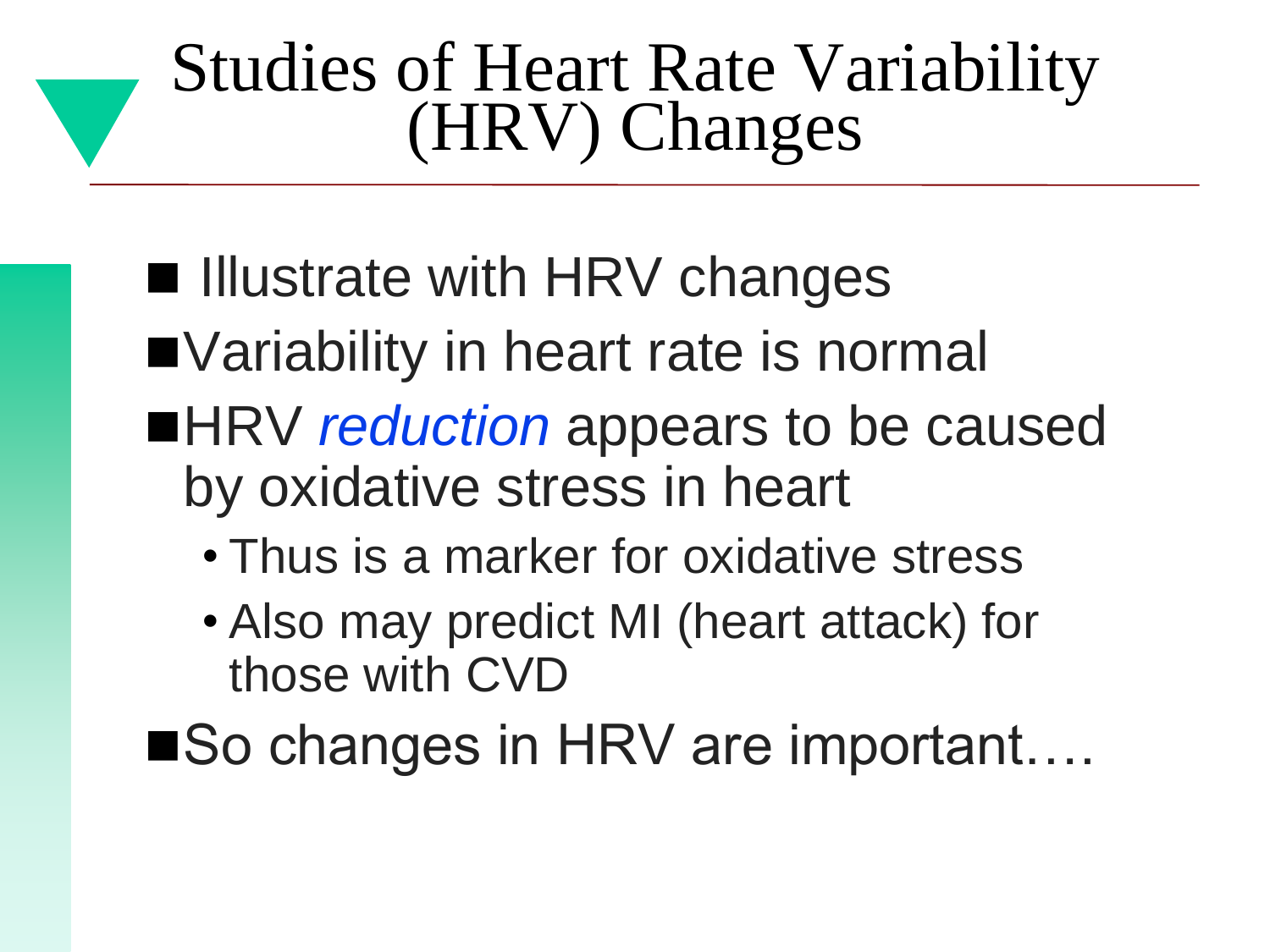### Studies of Heart Rate Variability (HRV) Changes

- Most epidemiological studies use readings from a central monitor as a proxy for what people are actually exposed to
- $\blacksquare$  BC can vary from about 0.1 to 1.0  $\mu$ g/m<sup>3</sup> across a city, but central monitor reading will imply that everyone exposed to one concentration
- $\blacksquare$  Thus for emissions with large local variability  $\blacksquare$ such as BC/EC – exposures and thus health effects will likely be underestimated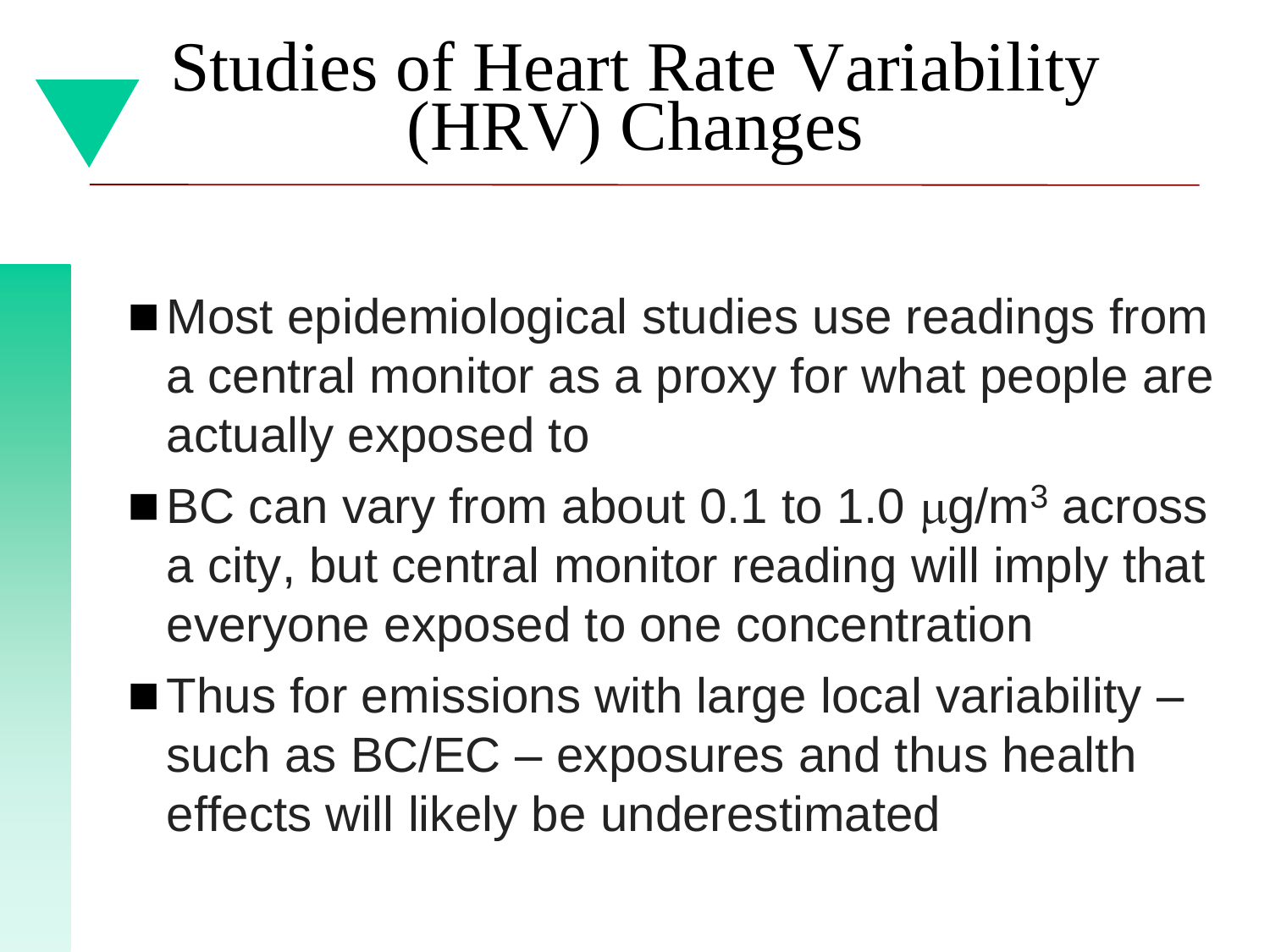#### Importance of Accurate Exposure Information

- What happens with good vs. poor exposure info?
	- Suh and Zanobetti (2010), "Exposure Error Masks the Relationship Between Traffic-Related Air Pollution and Heart Rate Variability"
- Using central monitor data, *no* statistical associations between five measures of HRV and four different pollutants, including BC

■ Using personal monitors, *statistically significant associations between BC and all five measures of HRV, risk estimates increase by between 3 and 45 times, but no associations with other PM2.5 species, including sulfate and PM<sub>2.5</sub>*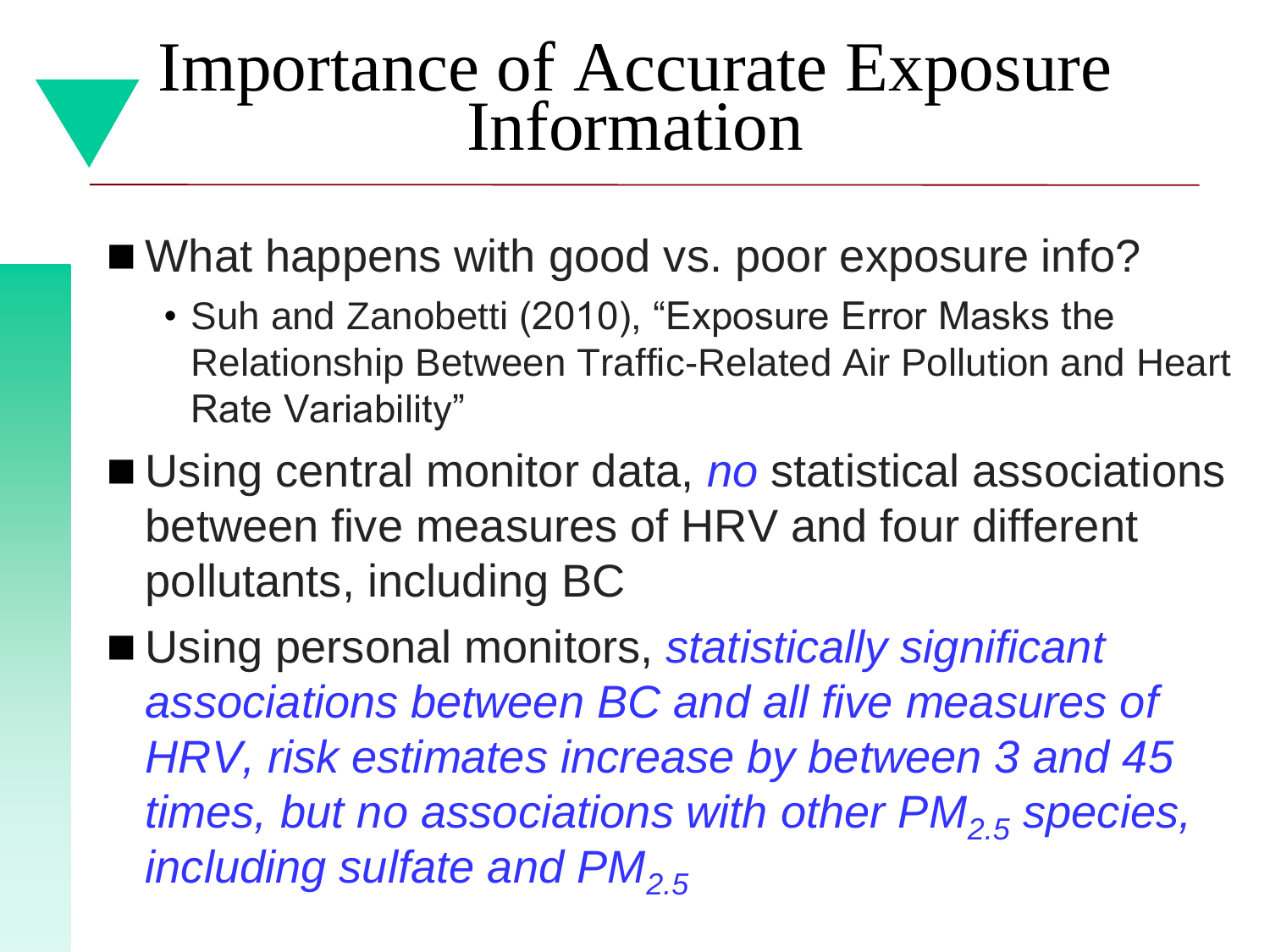#### Studies of Heart Rate Variability (HRV) Changes

- When subject exposure to black carbon (BC) is accurate, monotonic decrease in HRV measures with increasing BC exposure (2 examples)
	- St. Louis bus study: monitor followed subjects (Adar, 2007); HRV falls with increasing BC, and falls the most with the highest BC exposure
	- Similar results in Boston study: monitor next to same road as residences (Schwartz et al., 2005), ensuring good BC exposure measurements
	- In both studies, almost every BC association is statistically significant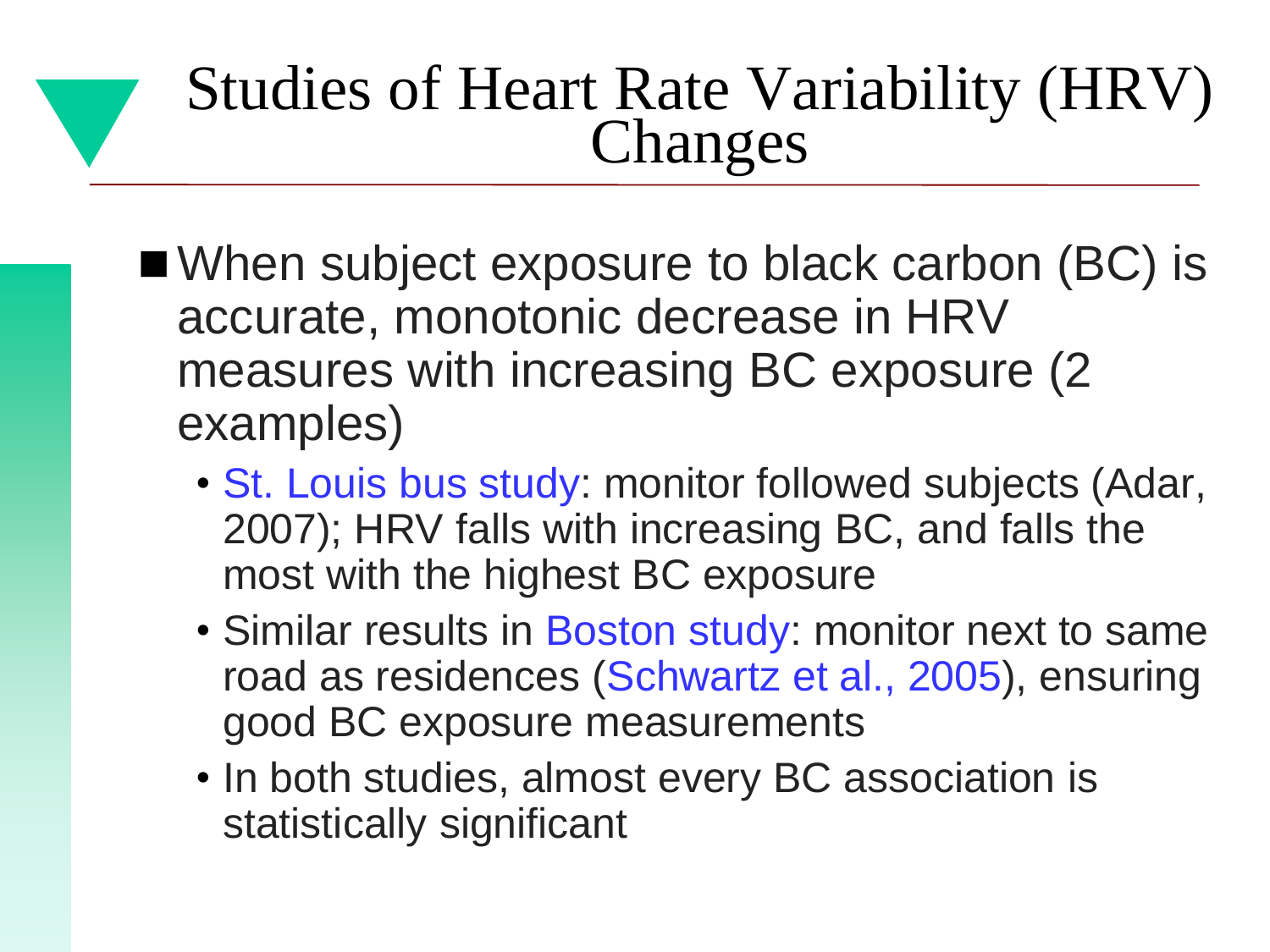#### St. Louis Bus Study (Adar et al., 2007) – HRV reduction related to increased BC



**FIGURE 1. Particulate concentrations** during (A) a sample trip day and (B) the previous nontrip day. Dark boxes at bottom of graph A represent any time periods during which the onehour bus trips occurred. Lunch was demarcated using a light shaded box, whereas the activity (an Omni movie) was highlighted with the clear box.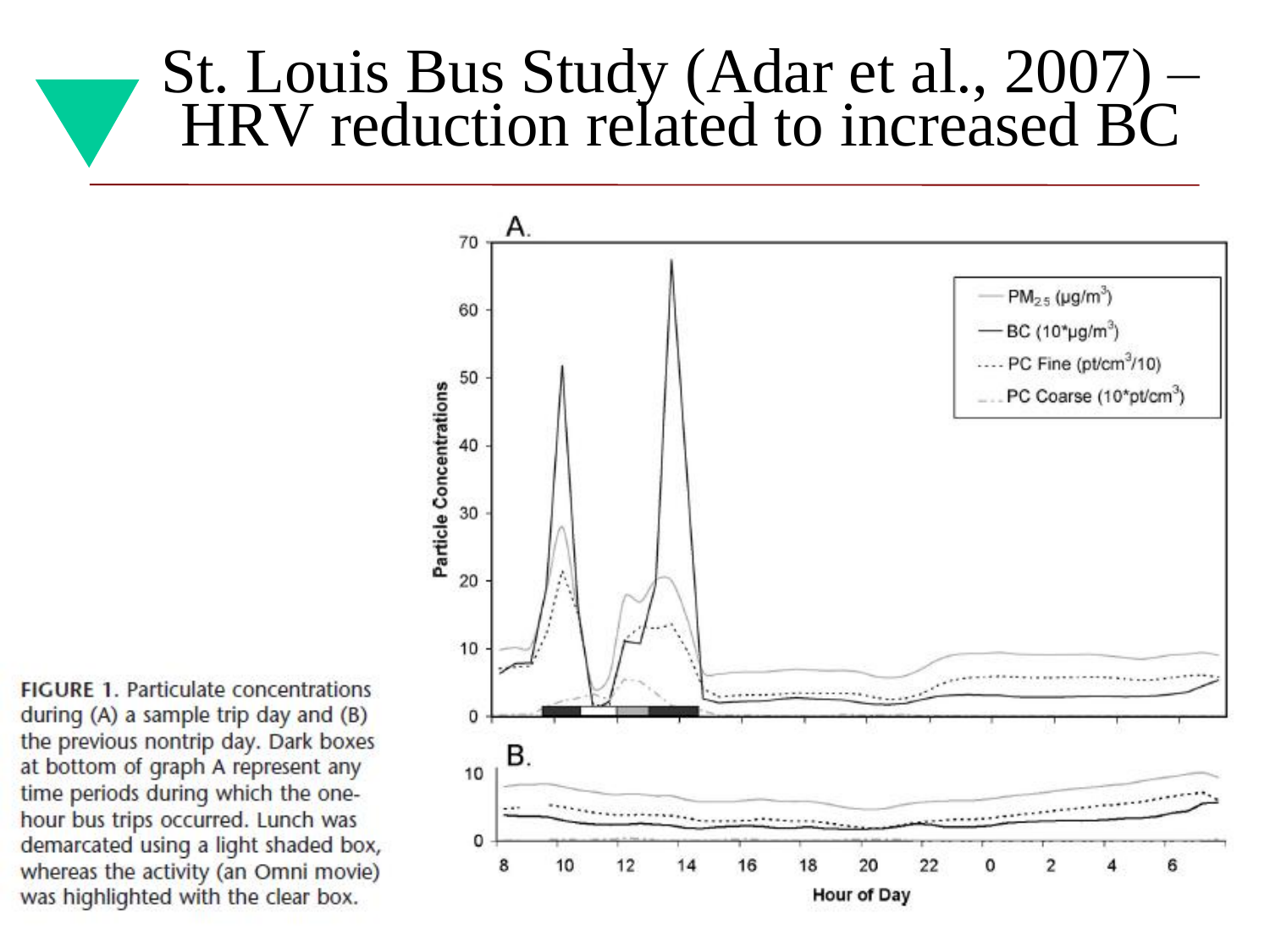#### St. Louis Bus Study – Relationship Between BC and reduced HRV

|            |            | <b>Black Carbon</b>    |                           |                                               |  |
|------------|------------|------------------------|---------------------------|-----------------------------------------------|--|
|            |            | <b>Effect Estimate</b> | P Value of<br>Interaction | % Change Per IQR<br>(95% Confidence Interval) |  |
| SDNN       |            |                        |                           |                                               |  |
| Bus        | $-0.0052$  | $-0.02$                |                           | $-4.6$ (-6.1 to -3.0)                         |  |
| Nonbus     | $-0.00093$ | 0.003                  | < 0.0001                  | $-0.1$ ( $-0.3$ to 0.1)                       |  |
| RMSSD      |            |                        |                           |                                               |  |
| <b>Bus</b> | $-0.005$   | $-0.01$                |                           | $-2.6$ ( $-4.2$ to $-0.9$ )                   |  |
| Nonbus     | $-0.0013$  | $-0.01$                | 0.64                      | $-0.3$ ( $-0.5$ to $-0.1$ )                   |  |
| $pNN50+1$  |            |                        |                           |                                               |  |
| Bus        | $-0.0066$  | $-0.008$               |                           | $-2.0$ ( $-4.5$ to 0.5)                       |  |
| Nonbus     | $-0.0015$  | $-0.02$                | 0.34                      | $-0.5$ ( $-0.8$ to $-0.1$ )                   |  |
| LF         |            |                        |                           |                                               |  |
| <b>Bus</b> | $-0.0073$  | $-0.02$                |                           | $-6.0$ (-9.3 to -2.5)                         |  |
| Nonbus     | 0.0011     | $-0.006$               | 0.028                     | $-0.2$ (-0.7 to 0.3)                          |  |
| ΗF         |            |                        |                           |                                               |  |
| <b>Bus</b> | $-0.011$   | $-0.02$                |                           | $-5.8$ (-9.1 to -2.3)                         |  |
| Nonbus     | $-0.0013$  | $-0.03$                | 0.50                      | $-0.9$ ( $-1.4$ to $-0.4$ )                   |  |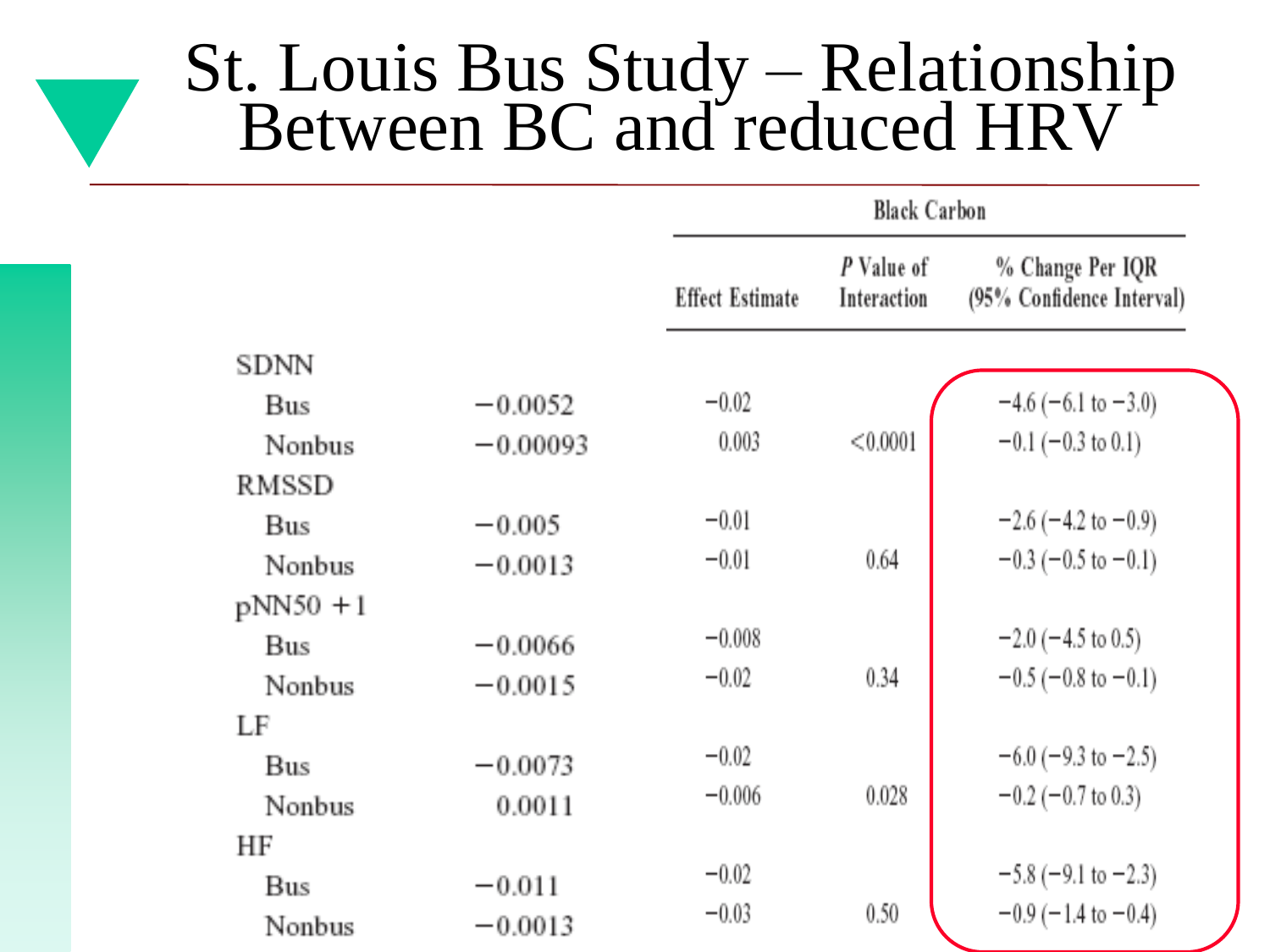#### Monotonic decrease in HRV with increase in BC (Schwartz et a., 2005)



Figure 2 Smoothed plot of the percentage deviation from predicted SDNN (based on the model with all other covariates) versus black carbon concentrations in Boston. The association is nearly linear, despite being fit with about 3 degrees of freedom.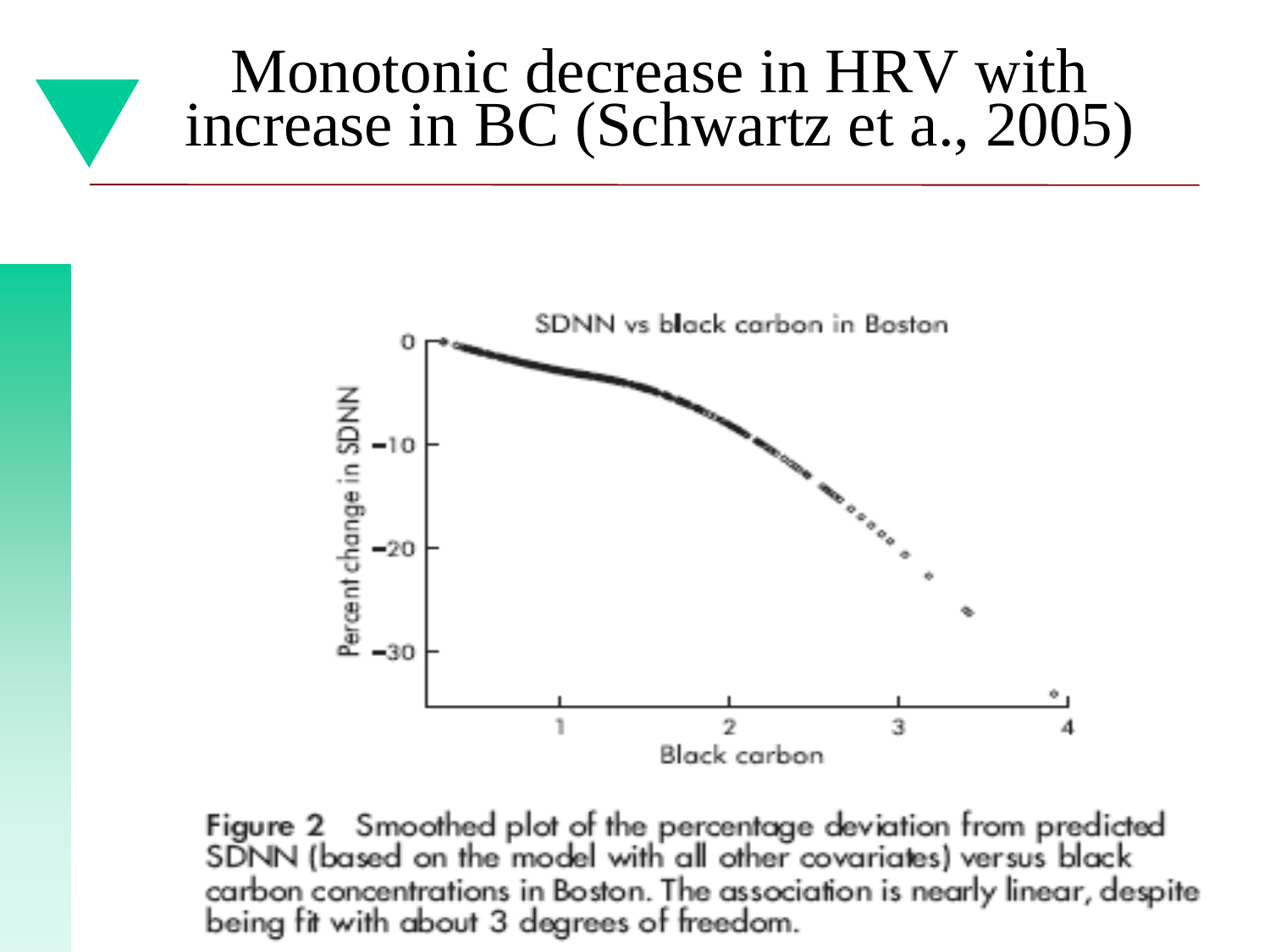#### With poor exposure, BC associations weaken

- $\blacksquare$  In contrast, when BC exposure is not well characterized (one central monitor reading for people across a metro area), then associations with BC are few or non-existent
	- Few: Wheeler (2006), Park (2005)
	- Non-existent: Luttman-Gibson (2006)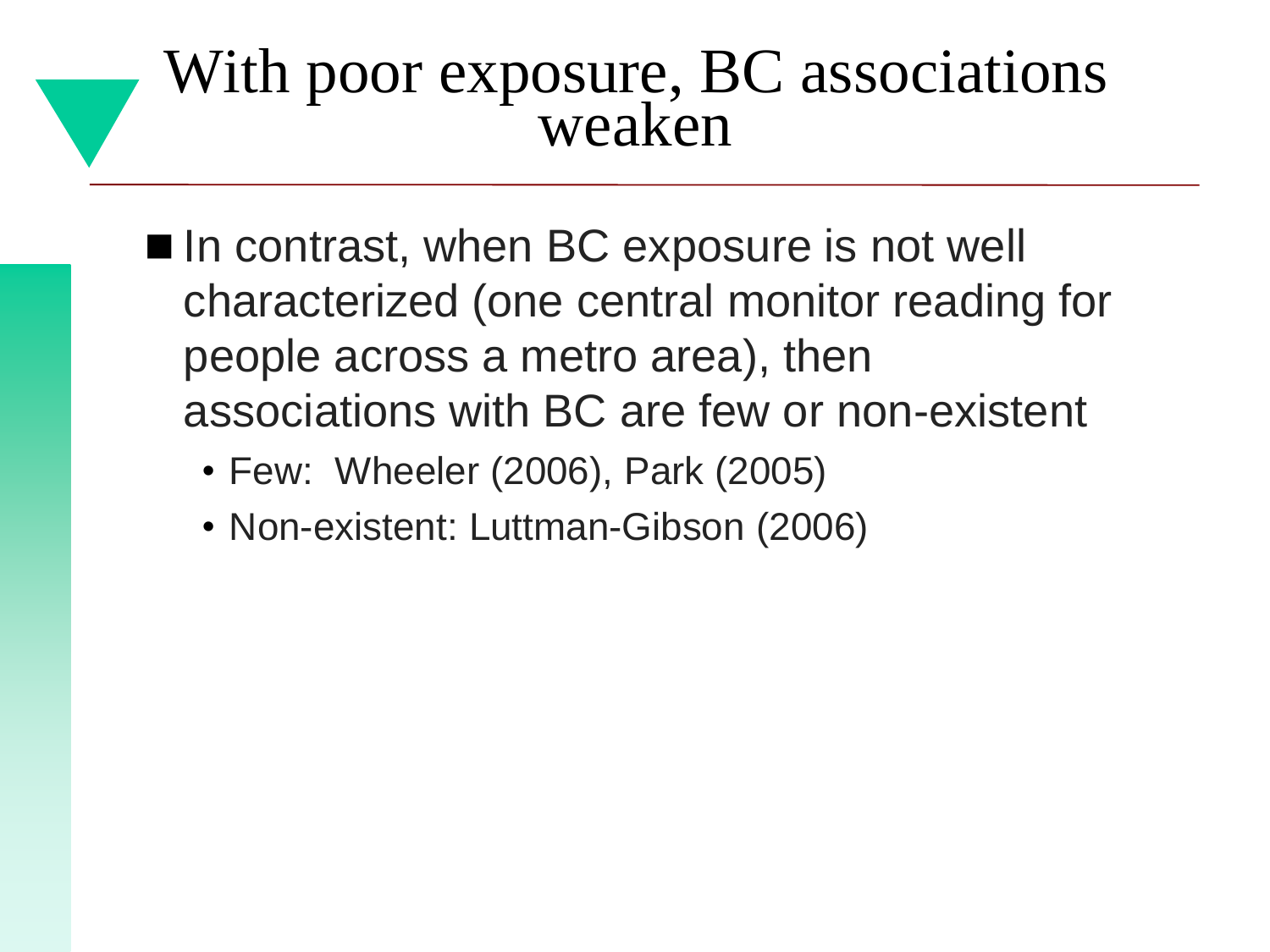# Transference?

- When BC or urban exposure is well characterized, BC or urban emissions are associated with HRV changes, but regional emissions containing sulfate and/or secondary organic aerosol are not associated
	- Schwartz, 2005;
	- Creason, 2001;
	- Ebelt, 2005)

■Illustrations (next slide) from Schwartz (2005) [Creason (2001) similar findings]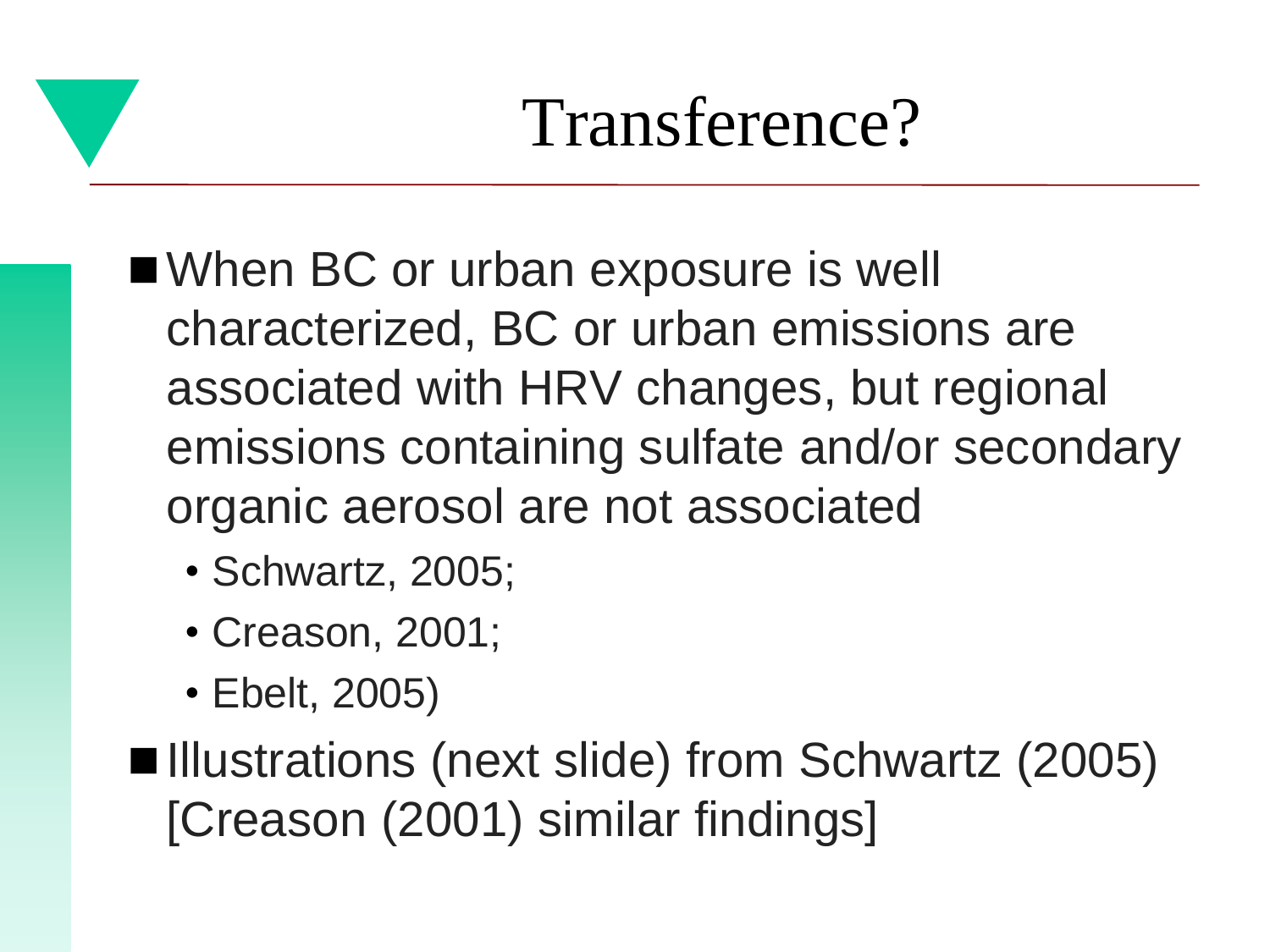### No HRV associations with regional  $PM_{2.5}$  with accurate BC exposure



Figure 3 Smoothed plot of the percentage deviation from predicted SDNN (based on the model with all other covariates) versus  $PM_{2.5}$ concentrations in Boston. The association flattens out at high concentrations where the correlation between  $PM_{2.5}$  and black carbon disappears.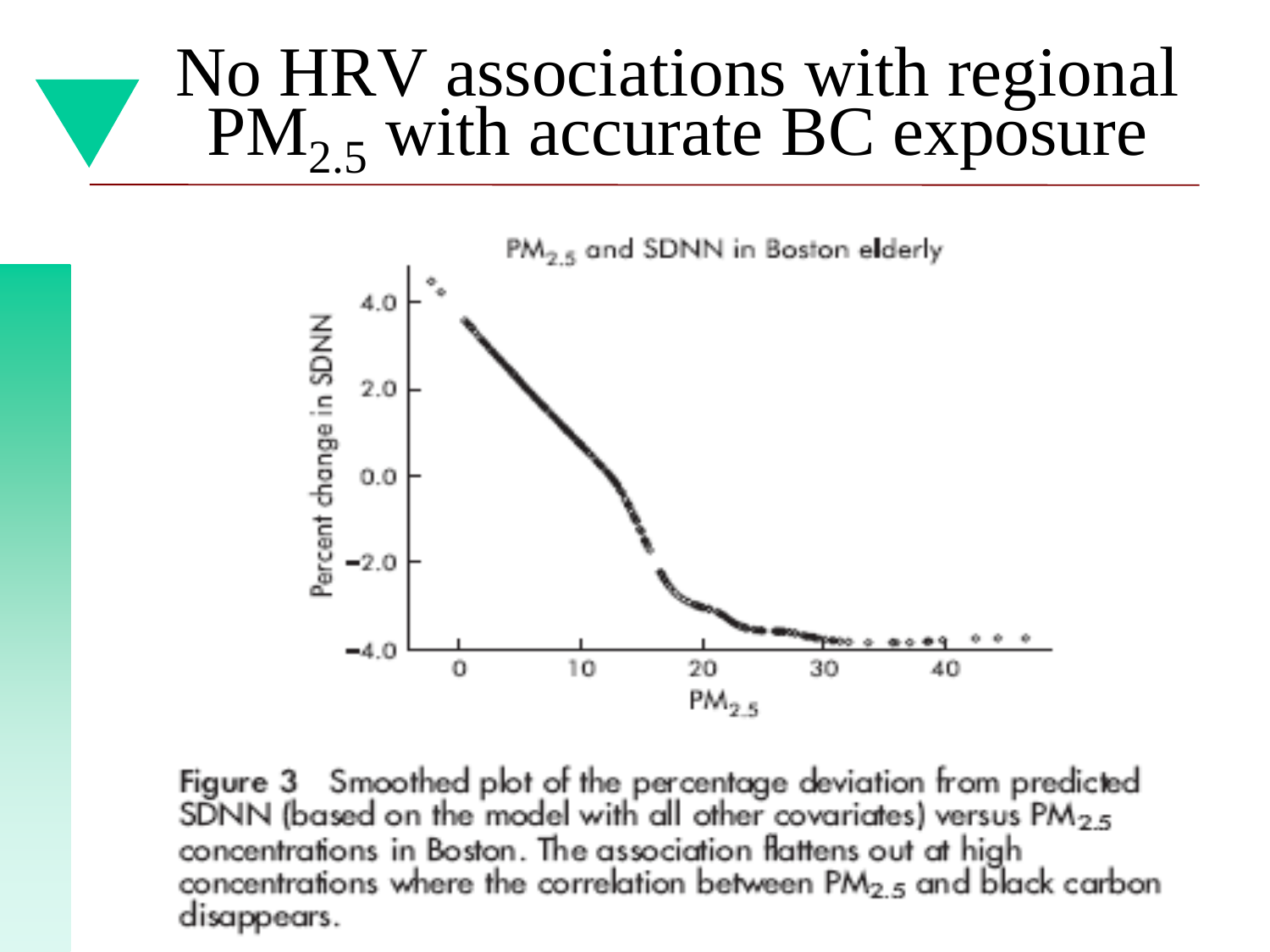# No HRV associations with regional PM<sub>2.5</sub> with accurate BC exposure, but limited PM<sub>2.5</sub> associations due to BC

|                           |                               |                                                                                                                | Table 3 Percentage change in heart rate variability associated with an interquartile range increase in particle exposure |                              |
|---------------------------|-------------------------------|----------------------------------------------------------------------------------------------------------------|--------------------------------------------------------------------------------------------------------------------------|------------------------------|
| Variable                  | SDNN (ms)                     | r-MSSD (ms)                                                                                                    | <b>PNNso (%)</b>                                                                                                         | <b>UHFR</b>                  |
| $\mathbb{C}^*$            | $-4.6(-2.0 \text{ to } -7.2)$ | $-6.1(0) - 11.9$                                                                                               | $-9.4(-0.1) -17.8$                                                                                                       | $1.8$ (-3.0 to 7.0)          |
| BC <sub>†</sub>           | $-5.1(-1.5$ to $-8.6$         | $-10.1$ (-2.4 to -17.2)                                                                                        | $-16.9[-60 \text{ b } -26.6]$                                                                                            | $7.2$ (.7 to 14.1)           |
| $PM_{2.5}$                | $-3.4(0.6 \text{ to } -7.3)$  | $-7.4$ (1.6 to $-15.5$ )                                                                                       | $-12.9$ (0 to $-24.2$ )                                                                                                  | $1.4(-5.5)$ to 8.8           |
| $PM_{25}$ $\uparrow$      | $-2.6(0.8 \text{ to } -6.0)$  | $-10.1$ (-2.8 to -16.9)                                                                                        | $-12.7$ (-1.6 to -22.5)                                                                                                  | $0.2$ (-4.6 to 5.2)          |
| Secondary PM*             | $-0.5(2.8 b - 3.7)$           | $-3.0$ (4.8 to $-10.3$ )                                                                                       | $-6.6$ (-16.9 to 5.0)                                                                                                    | $1.4(-4.1)$ to 7.2           |
| Secondary PM <sub>T</sub> | $-0.9(2.5 b - 4.1)$           | $-6.4$ (0.6 to $-12.9$ )                                                                                       | $-5.8$ (-15.6 to 5.1)                                                                                                    | $-2.4(-7.6 \text{ to } 3.1)$ |
|                           |                               | all the confidence of the confident to the confidence of the confidence of the confidence of a late of the con |                                                                                                                          |                              |

supject, lempe u

\*1 hour average.

†24 hour average.

#Residuals of PM<sub>2.5</sub> controlling for black carbon (BC).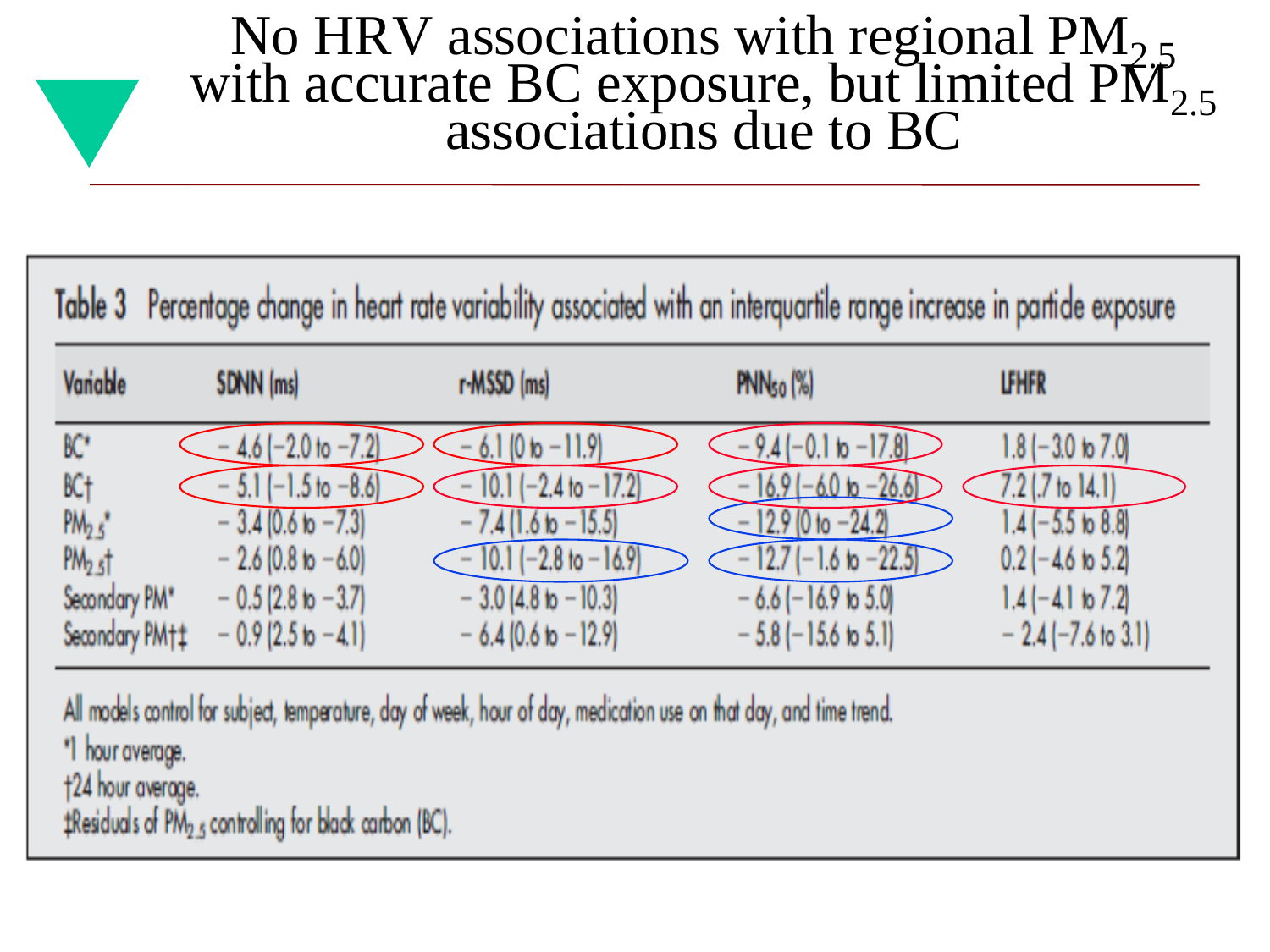#### Is There Evidence that Transference Occurs?

- ■Where BC exposure is *least* well characterized (monitor a mile from residences, *and* 400 feet in air), no BC associations, but strong sulfate associations (Luttmann-Gibson, 2006)
	- Other explanations aside from transference possible
	- Reference: Grahame, 2009: "Does improved exposure information for  $PM<sub>2.5</sub>$  constituents explain differing results among epidemiological studies?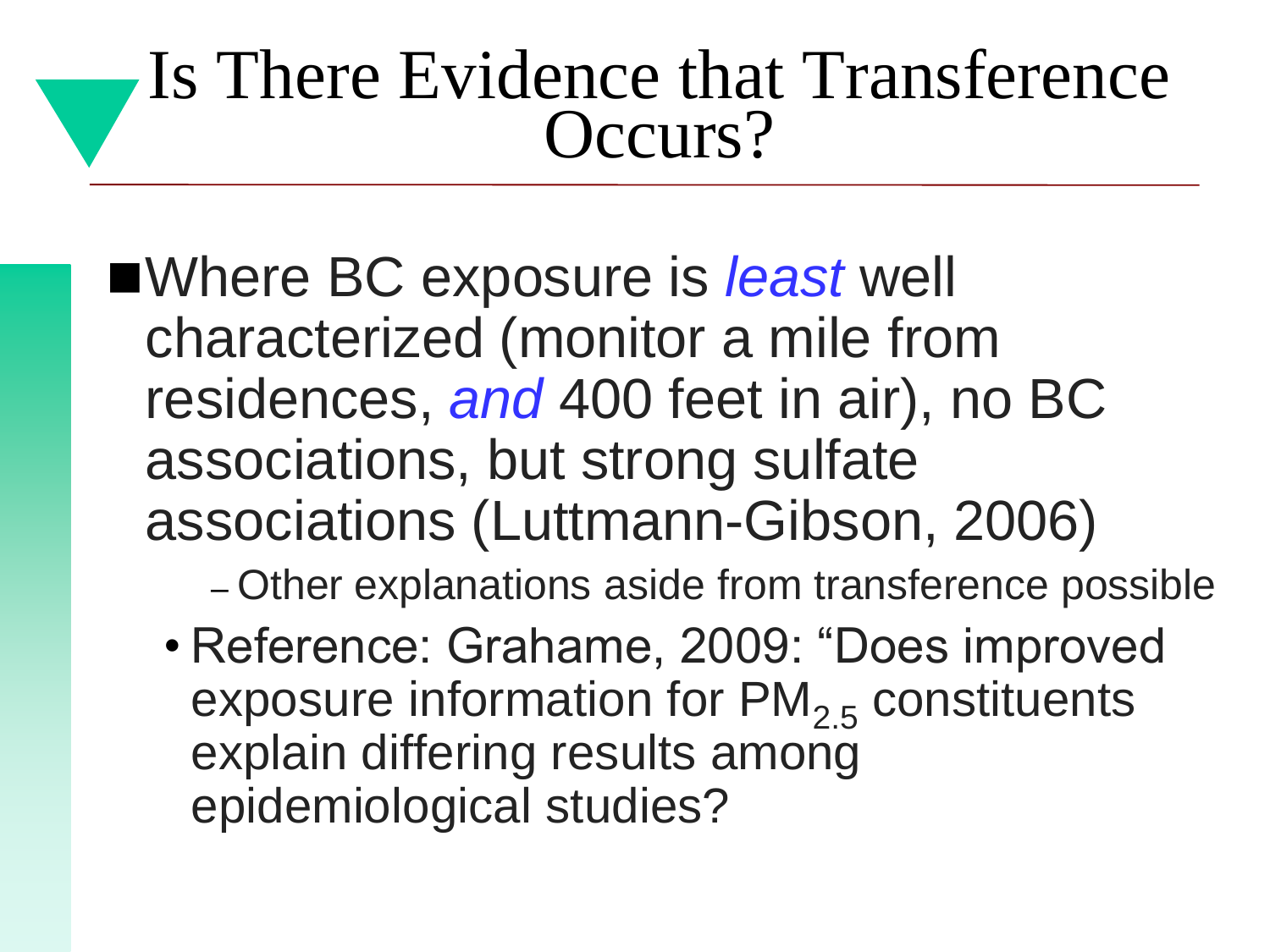3. Some  $PM<sub>2.5</sub>$  species are emitted from many sources, thus associations may reflect harm from co-pollutants, often unmeasured

#### ■ More prevalent issue from 1980s to mid 2000s

- Sulfate gradients away from major roads
	- Near-highway monitor mixes regional secondary sulfate with vehicular primary sulfate correlated with EC, vehicular HAPs
- Residual oil combustion, steel and coke operations emitted sulfate plus metals, PAHs,
	- Need to separate effects of regional sulfate from effects of residual oil, steel, and coke sulfate emissions, with their V and Ni, metal and PAH co-emissions respectively

#### ■ References

- Grahame and Hidy, 2007: "Pinnacles and Pitfalls for Source Apportionment of Potential Health Effects From Airborne Particle Exposure"
- Grahame and Hidy, 2004: "Using Factor Analysis to Attribute Health Impacts to Particulate Pollution Sources"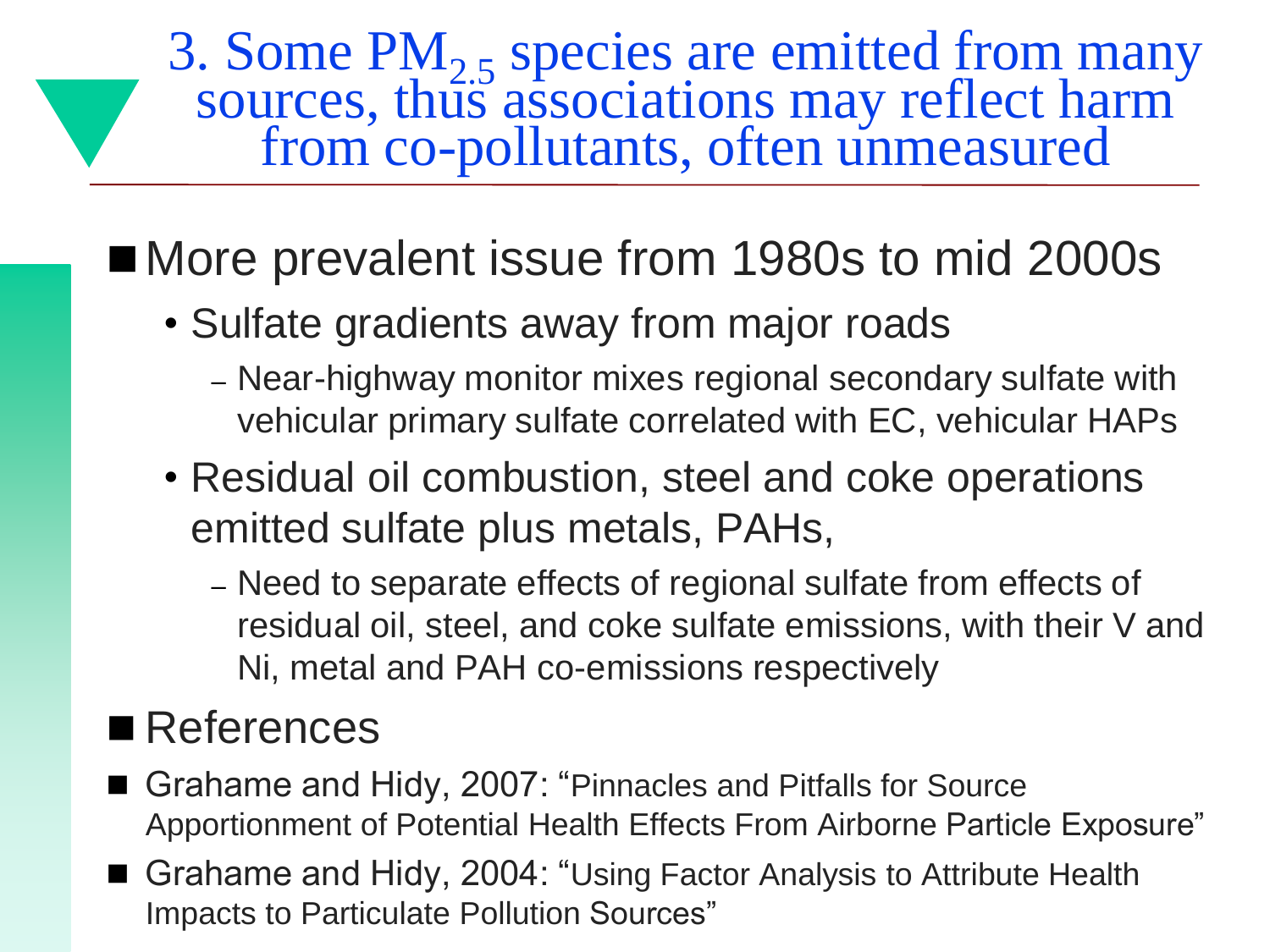#### Example: Laden et al, 2000 (sulfates from different sources are present)

- Study examines associations with daily mortality in six cities of markers for:
	- vehicular emissions (Pb)
	- dust (Si)
	- coal combustion (Se)
- For Se, and separately for sulfate as S, findings are counterintuitive –
	- Only Boston (city with lowest Se, and near lowest S) had significant mortality associations for either Se or S
	- Localities with considerably higher Se and S (St. Louis, Steubenville, Knoxville) had no Se or S mortality associations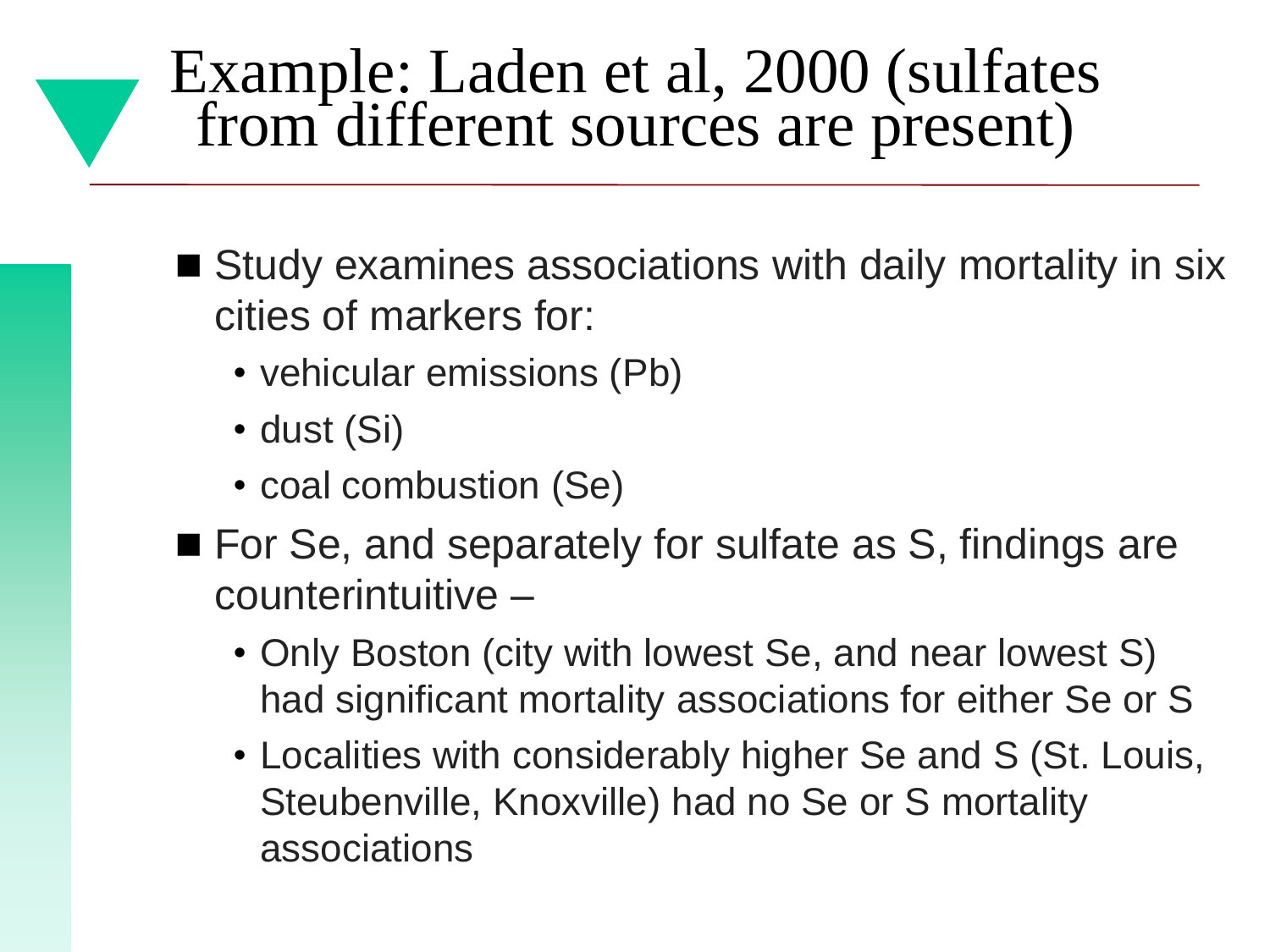### Laden et al (2000) Se and S findings

Percent increase in daily deaths and 95% CIs for Se (coal tracer) and S (from Laden et al., 2000)<sup>a</sup>

|  |  | Boston St. Louis Knoxville Madison Steubenville Topeka Combined                                                                                                                                                                                                                              |  |
|--|--|----------------------------------------------------------------------------------------------------------------------------------------------------------------------------------------------------------------------------------------------------------------------------------------------|--|
|  |  | Se factor<br>$\begin{array}{ccccccccc}\n & 2.8\% & 0.3\% & 0.8\% & 0.9\% & 1.1\% & -3.9\% & 1.1\% \\  & 1.2-4.4 & -1.1-1.6 & -2.7-4.3 & -2.5-4.2 & -1.2-3.5 & -11.2-3.5 & 0.3-2.0 \\  & 7.9\% & 0.8\% & 1.0\% & 4.6\% & 0.5\% & -10.3\% & 3.0\% \\  & 3.9-12.1 & -2.4-4.2 & -6.8-9.4 & -3.0$ |  |
|  |  |                                                                                                                                                                                                                                                                                              |  |
|  |  |                                                                                                                                                                                                                                                                                              |  |
|  |  |                                                                                                                                                                                                                                                                                              |  |

<sup>a</sup>For Se, percent increase is for a  $10-\mu g/m^3$  increase in mass concentration from the coal source; for S, percent increase is for an increase from the 5th to the 95th percentile.

Levels of  $PM_{2,5}$  and selected elements in the six cities (from Laden et al., 2000), with standard deviations in parentheses

|                                                                                                     | <b>Boston</b> | St. Louis                                                                                                                                | Knoxville                                       | Madison  | Steubenville | Topeka                  |
|-----------------------------------------------------------------------------------------------------|---------------|------------------------------------------------------------------------------------------------------------------------------------------|-------------------------------------------------|----------|--------------|-------------------------|
| $PM_{2.5} (\mu g/m^3)$<br>Sulfur $(ng/m^3)$<br>Selenium (ng/m <sup>3</sup> ) $(0.7 (0.9)$ 2.2 (1.9) |               | $\begin{bmatrix} 16.5 (9.2) & 19.2 (10.1) & 21.1 (9.3) & 11.3 (7.5) & 30.5 (22.4) & 12.2 (7.1) \end{bmatrix}$<br>1922 (1392) 2350 (1583) | 2556 (1491) 1482 (1327) 4248 (3185)<br>1.9(1.5) | 0.9(0.8) | 5.2(4.2)     | 1368 (1169)<br>0.8(0.7) |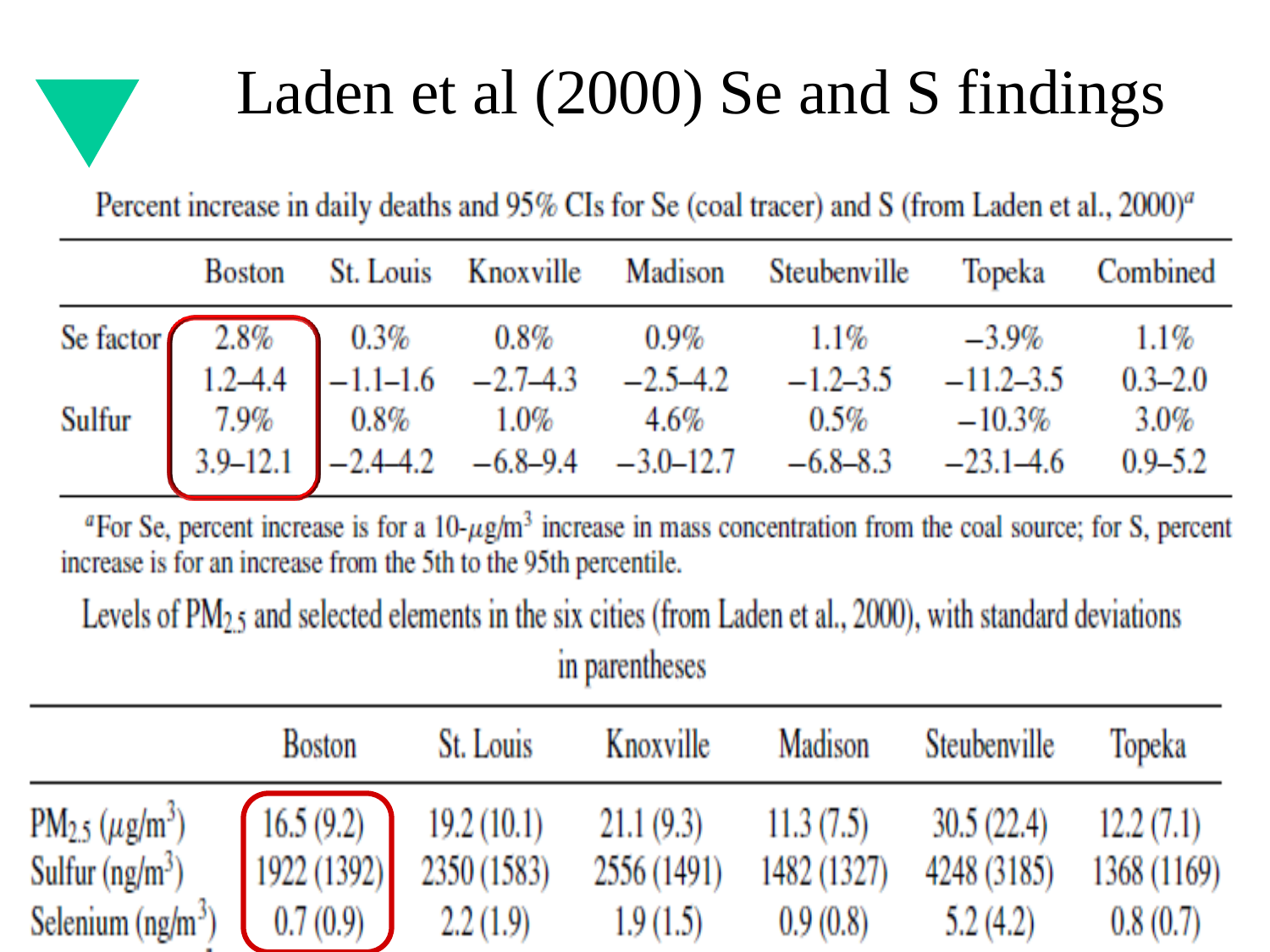■ Why the "reverse dose response function"? ■ Long story short:

- **Residual oil as burned contains traces of Se**
- Using EPA data source for ratio of V to Se in asburned residual oils, **over 2/3rds of Se in Boston air from local residual oil (1,700 MW) in 1980s**
- Calculated that **about half Boston sulfate was also from residual oil combustion, mostly primary V sulfates, with Ni as well**
- **Residual oil emissions are very toxic relative to secondary sulfate, coal fly ash**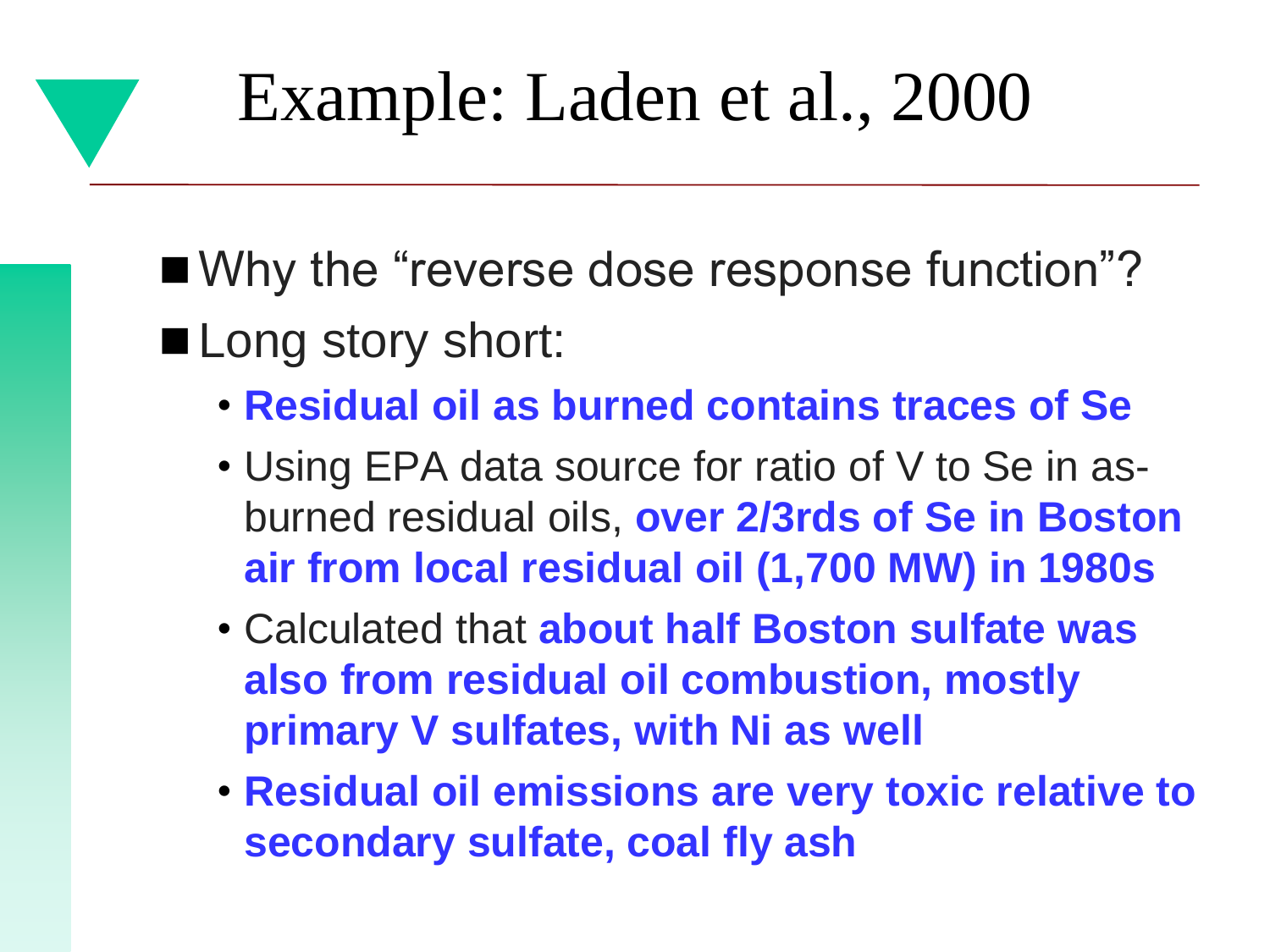#### Conclusions re Laden et al (2000) findings

- Se and S were significantly associated with daily mortality only in Boston, **because only in Boston was residual oil an important source of each in ambient air**
- Se and S were not associated with daily mortality in localities with higher levels of each, because in those localities, **there were no residual oil emissions**
- Associations *per se* don't necessarily point to harm have to understand toxicity of different co-emissions, in this case V and Ni from residual oil
	- Reference: Grahame and Hidy, 2004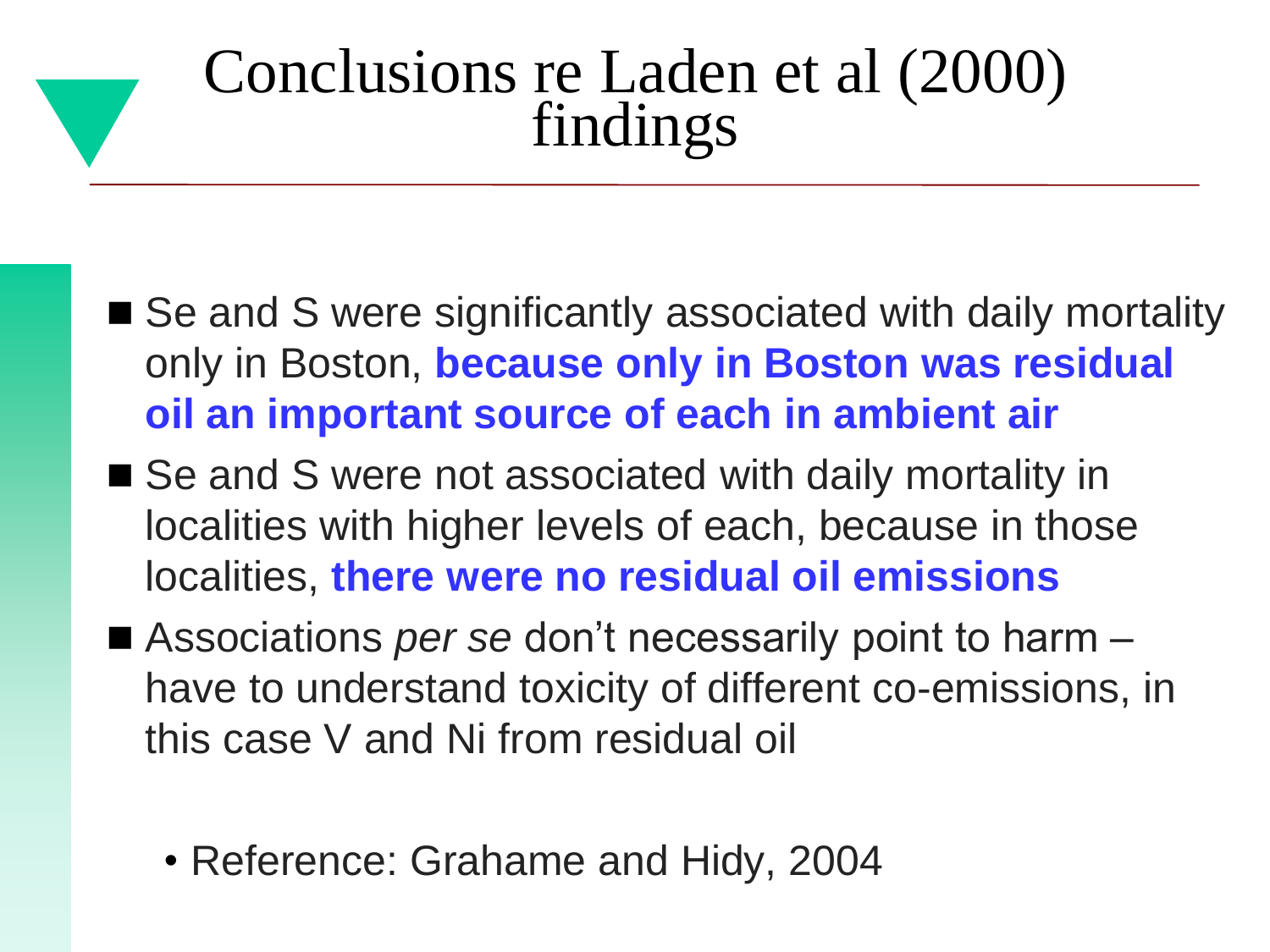# Conclusions

### ■1. **Number of PM<sub>2.5</sub> species monitored**

- If an epidemiology study doesn't include many  $PM<sub>2.5</sub>$  species, it must fail to find associations with important missing species
	- **likely to make findings with whatever limited species are monitored**
- New studies with up to 20 PM<sub>2.5</sub> variables, even without good exposure information, mostly find vehicular emissions, V, and Ni associations

– **This is new**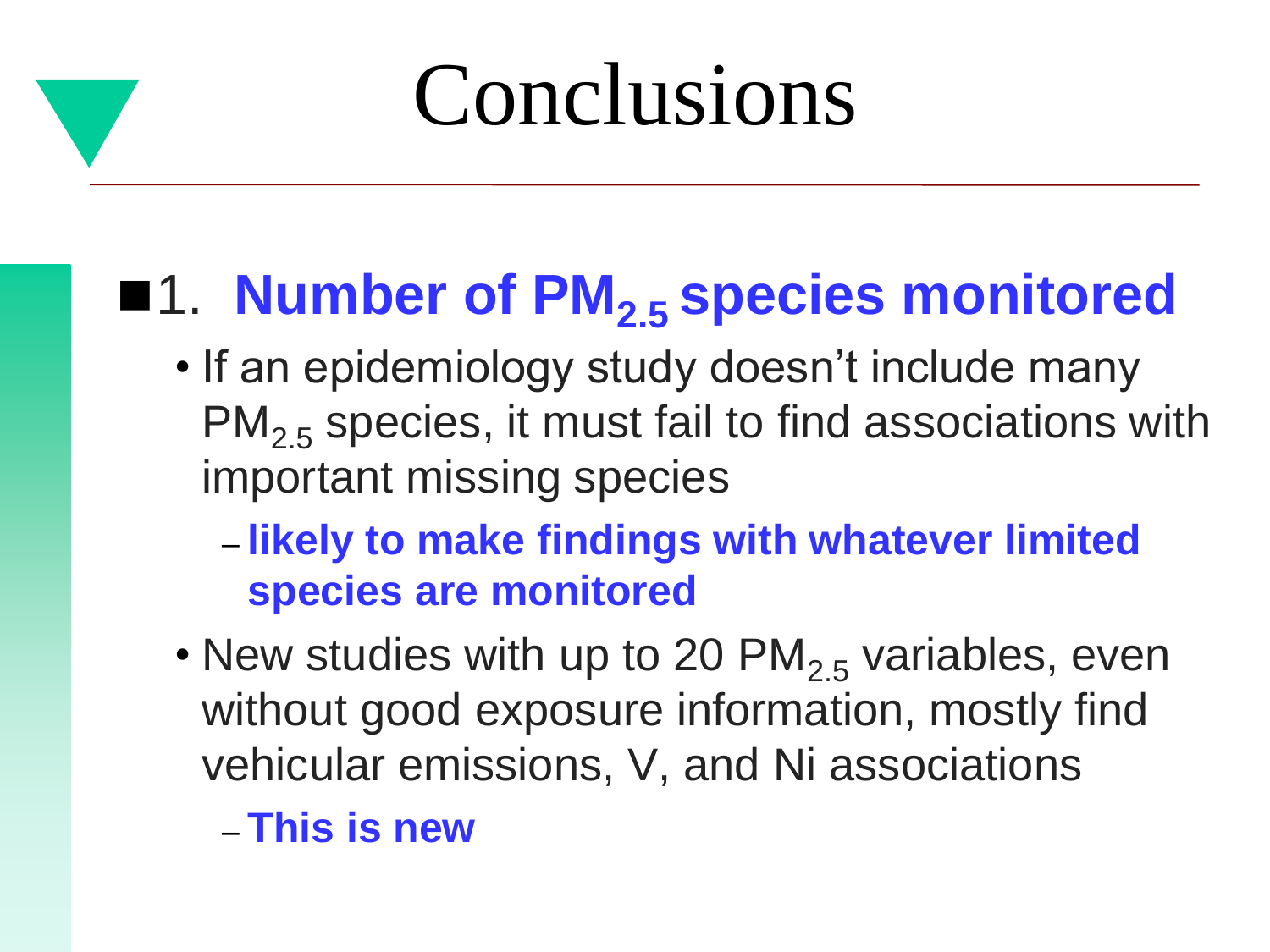#### 2. **Accurate subject exposure**

- If exposure is accurate, more likely to get *larger, more consistent and robust* associations with pollutant likely to cause harm
- With less accurate exposure, *weaker associations, perhaps even transfer of associations from more harmful pollutant, to pollutant with more accurate exposure information*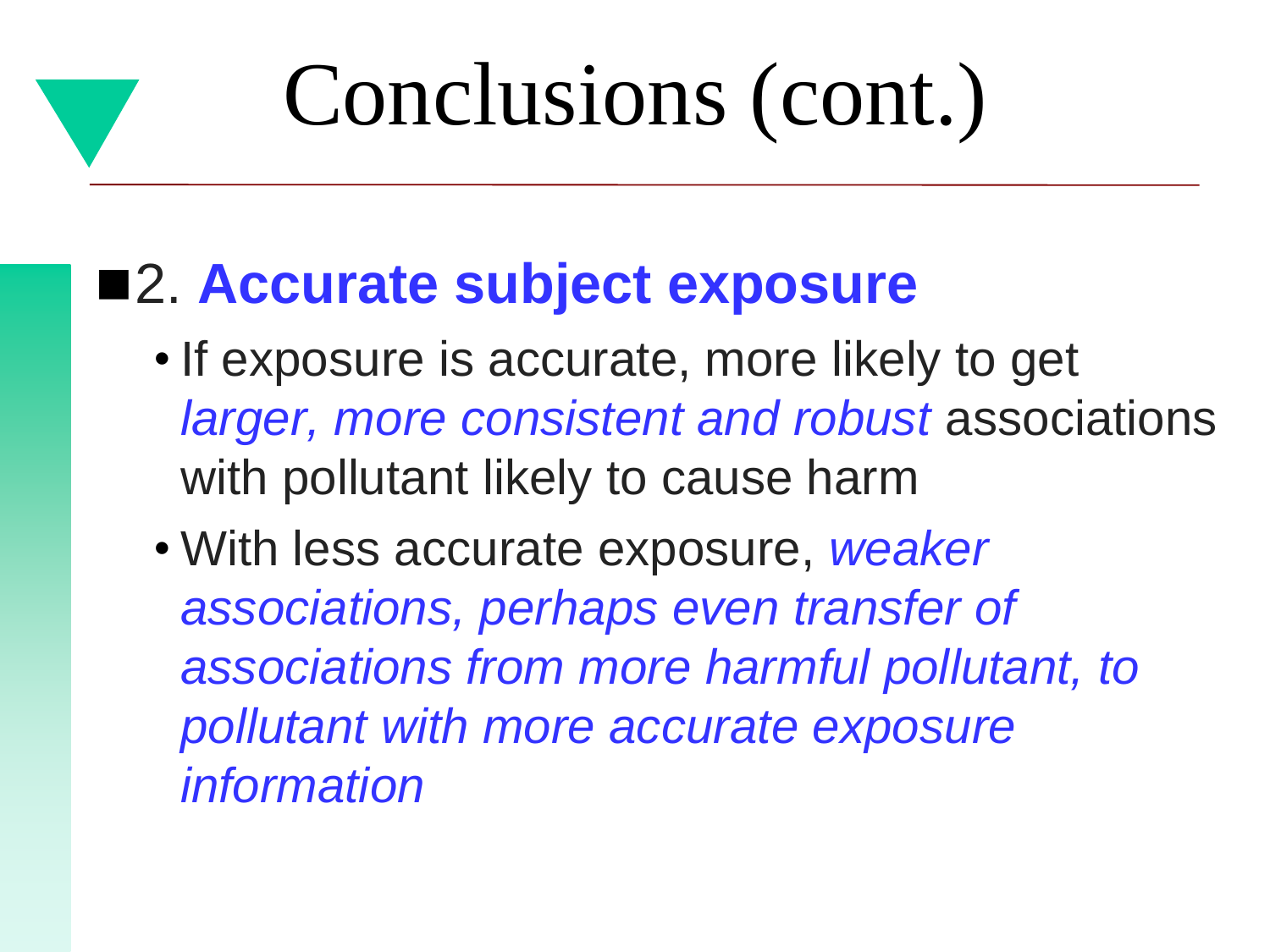- ■3. Separating effects of different **sources, when each source emits a common pollutant, but different coemissions**
	- Separate effects of regional rural air masses, high in PM, from urban air masses, enriched in BC, for more different health endpoints
	- If V, Ni emissions are present, need to separate these as well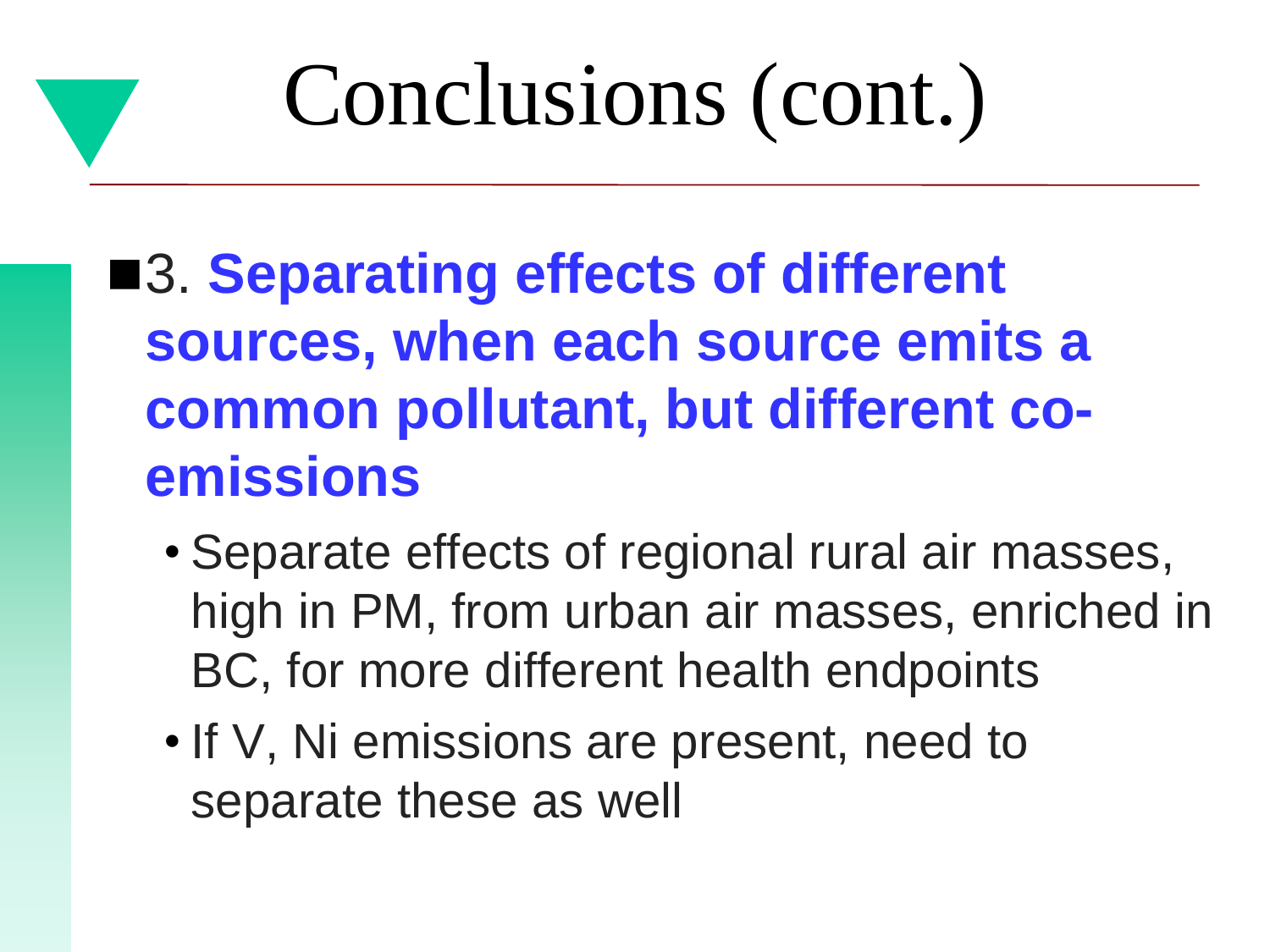- Black carbon and some highly correlated emissions are very likely to be causally related to many cardiovascular mortality and morbidity outcomes (Grahame and Schlesinger, 2010; many other publications, such as Janssen et al., 2011)
	- Toxicology
	- Human panel studies
	- Population based epidemiology
- V and Ni may well be so associated, but need to corroborate toxicology and limited population based epidemiology with human panel studies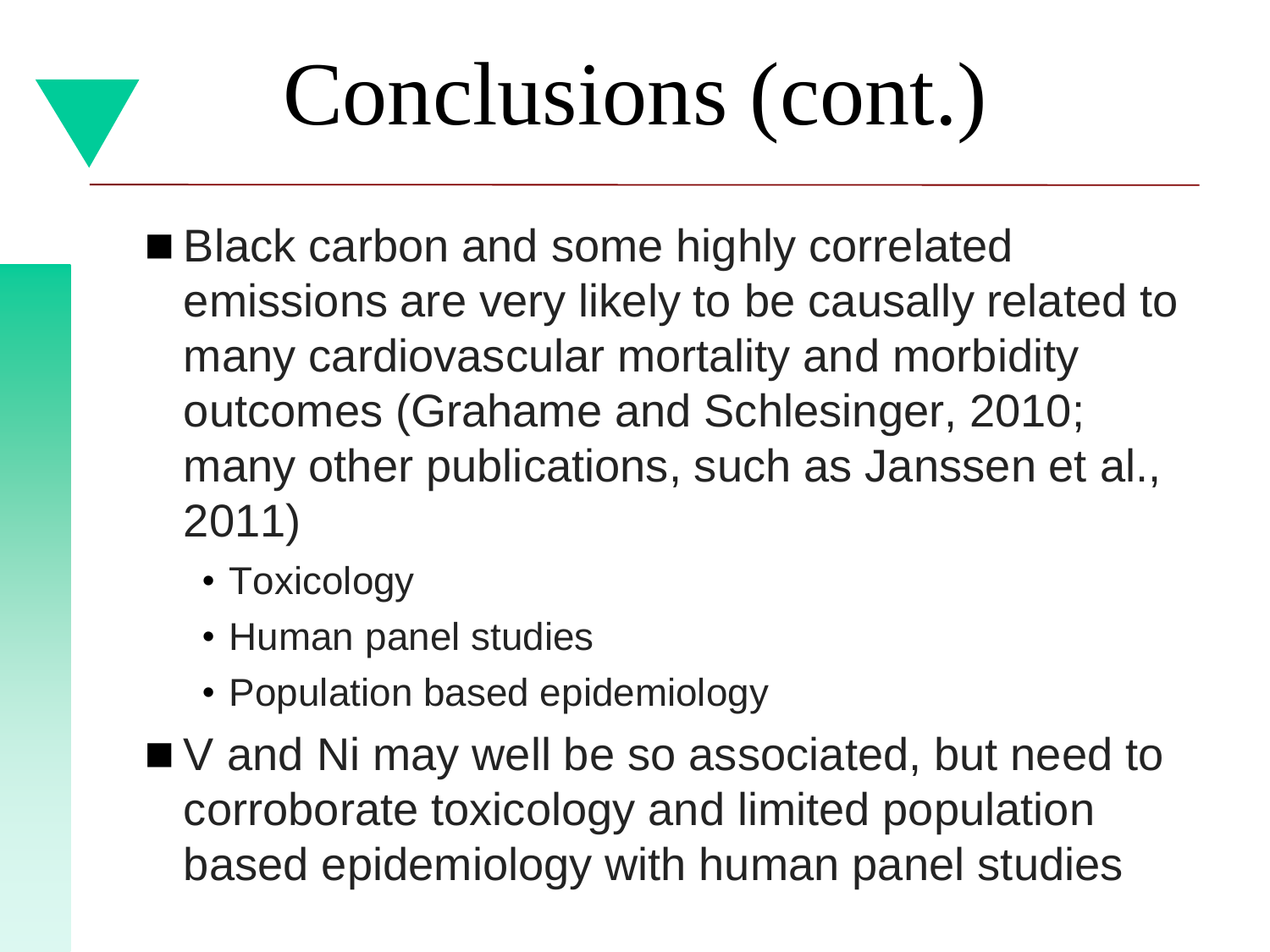- Sulfate despite over 20 years of press releases from environmental groups and others – does not yet appear to be shown causally related to mortality
	- "Perception is reality"
	- Early sulfate mortality associations were in studies such as 6 Cities (1993) and ACS (1995), which included only sulfate, not BC, V, Ni, or other important  $PM_{2.5}$  species
	- Toxicology sulfates and acidity at ambient levels not harmful
	- Theories for how other  $PM<sub>2.5</sub>$  species can be made harmful by sulfate haven't yet been shown harm in real world
		- "Acid catalysis" but large rural air masses often NOT associated with harm, as shown in some of today's slides
		- Make metals harmful by making them soluble but in many studies, some reviewed today, metals other than V, Ni not associated with harm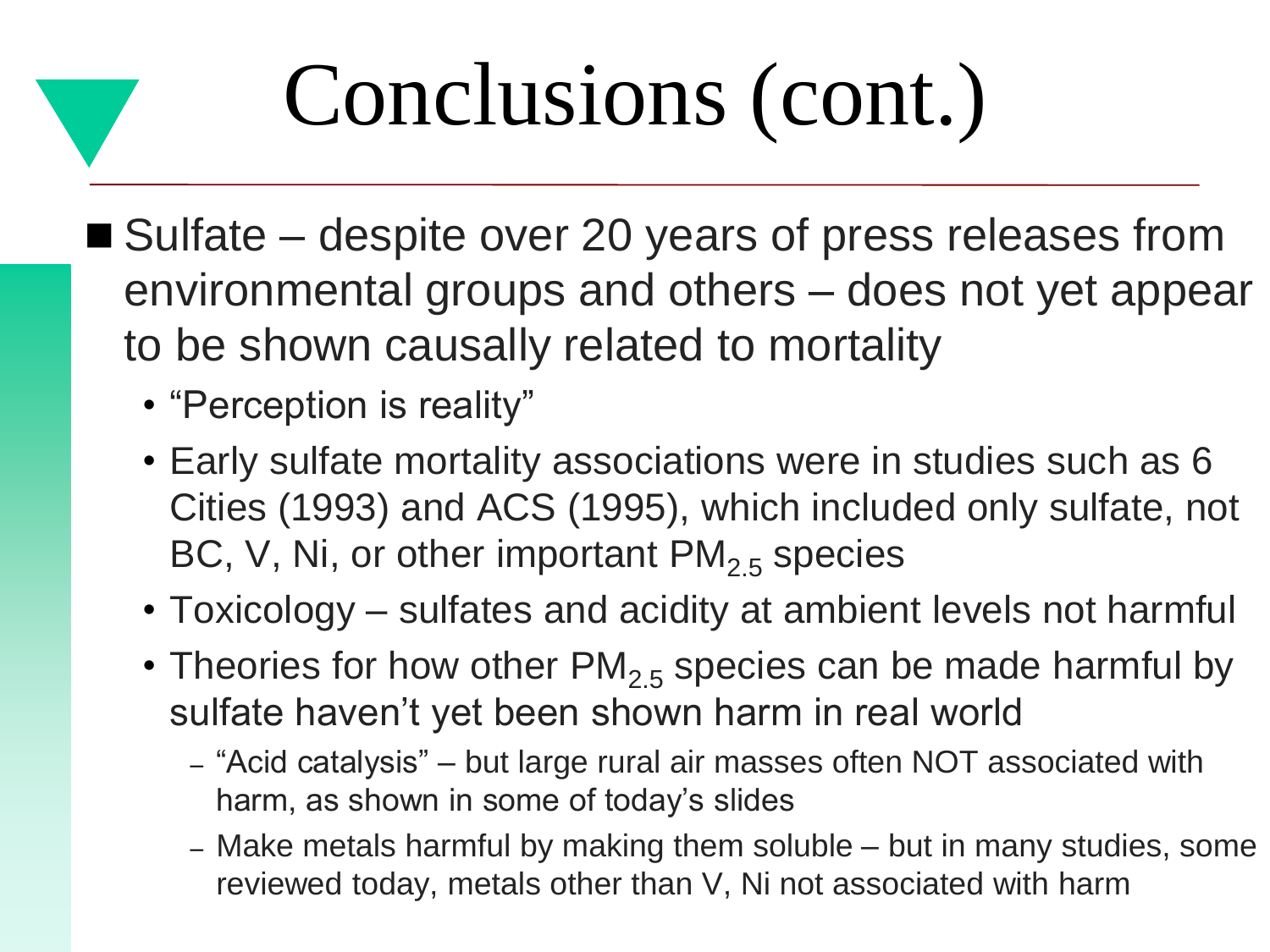- In its Integrated Science Assessment, EPA has developed criteria for assessing whether  $PM<sub>2.5</sub>$  is causally related to various mortality and morbidity endpoints
	- *Consistent* results among different studies, study designs
	- *Coherence* between toxicology and epidemiology
	- *Dose-response function*: more adverse effects at higher doses
- These are good criteria, but they are being used to assess  $PM<sub>2.5</sub>$ , not  $PM<sub>2.5</sub>$  species
	- Artifact of 1970 Clean Air Act, when pollution levels were much worse, we knew little about components?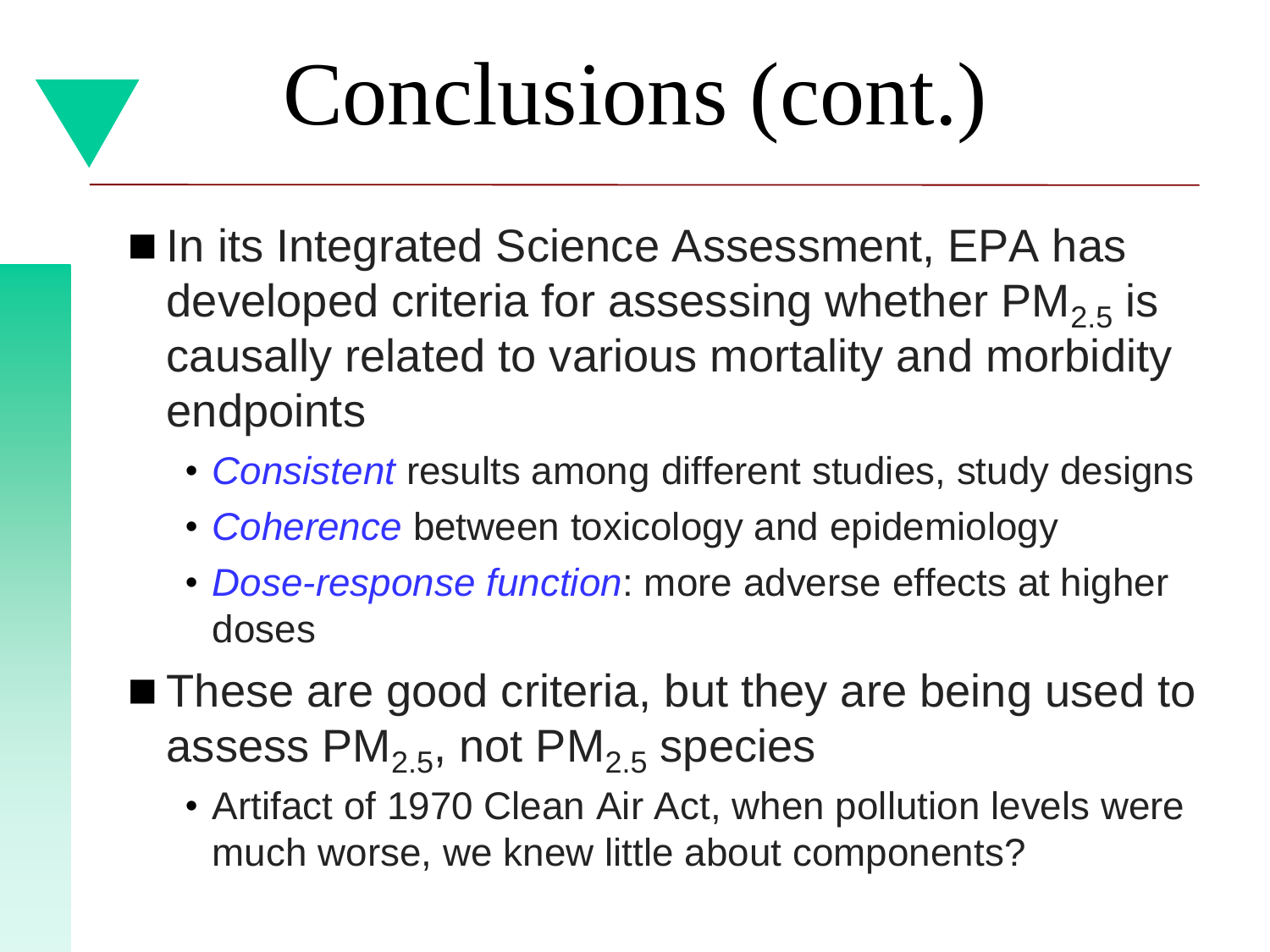■ In on-the-record comments of March 12, 2009, DOE suggested to EPA that instead of assessing  $PM<sub>2.5</sub>$ , which differs in composition and thus toxicity at different times and places, EPA should instead assess the major  $PM_{2.5}$ species according to these criteria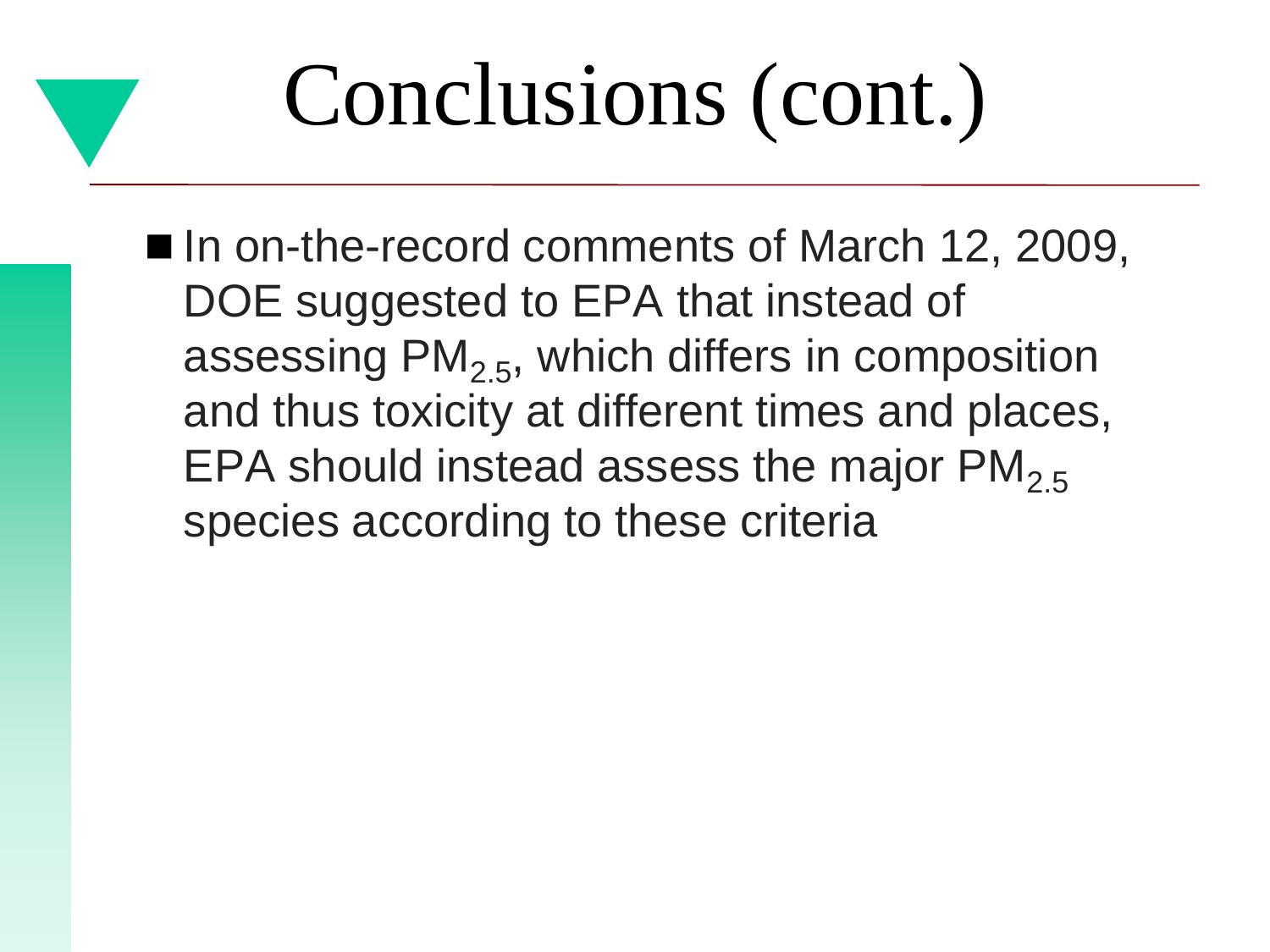- Need to assess *each PM<sub>2.5</sub> species of interest* not PM2.5 *per se*, as if it were similar everywhere in the US – *against criteria for determining causality*
- In so doing, emphasize studies with methodologies discussed:
	- Include many  $PM_{2,5}$  species of interest
	- Use studies with good subject exposure
	- Separate effects of sources with common  $PM_{2.5}$ emissions
	- Use toxicology to establish biological mechanisms, and thus biological plausibility, for each species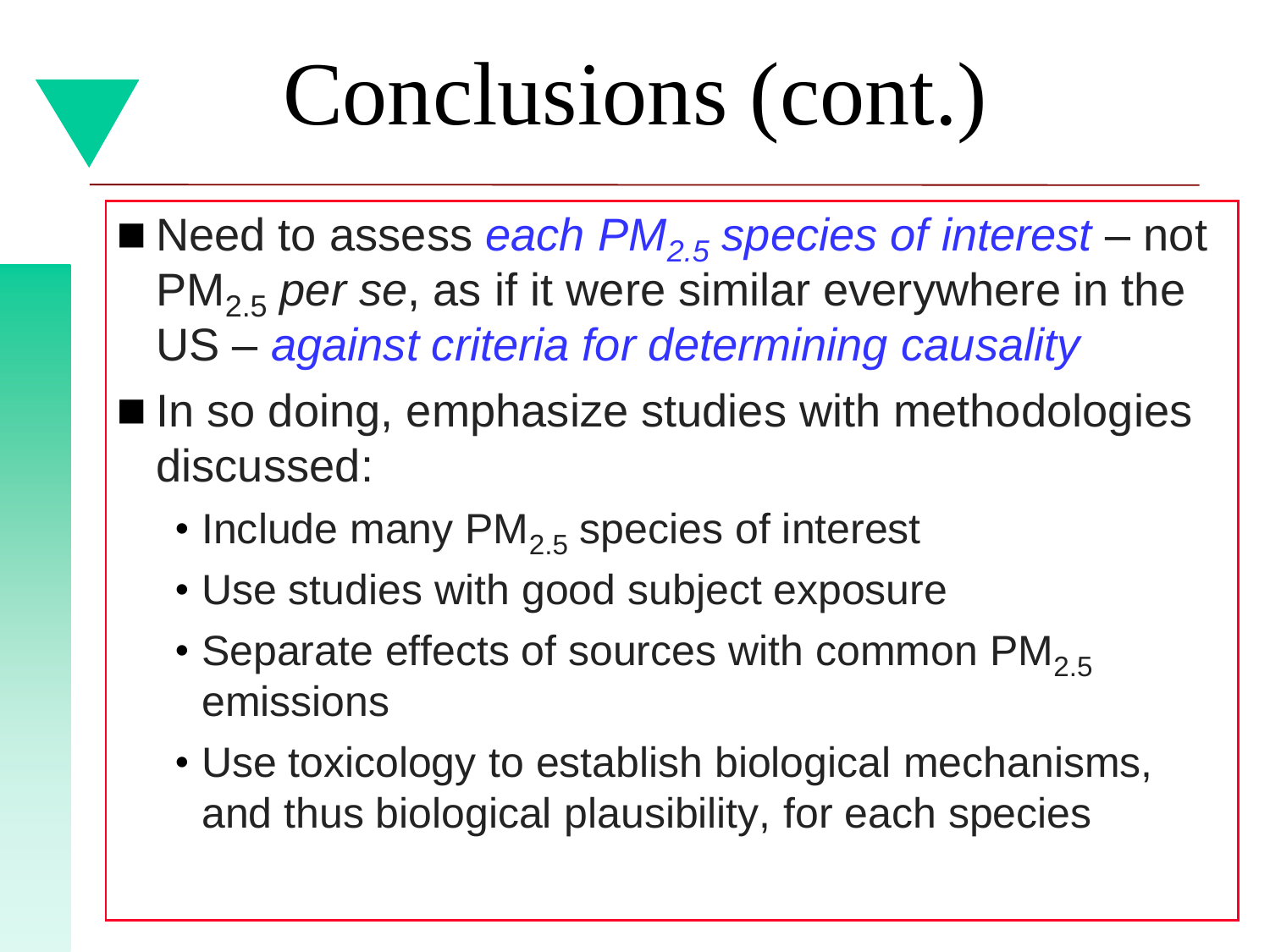# References

- Grahame, T., and Hidy,G. 2004. Using factor analysis to attribute health impacts to particulate pollution sources. *Inhal. Toxicol. 16 (suppl.*1):143–152.
- Grahame TJ. 2009. Does improved exposure information for PM2.5 constituents explain differing results among epidemiological studies? *Inhal .Toxicol.* 21: 381-393
- Grahame T, and Hidy GM. 2007. Pinnacles and Pitfalls for Source Apportionment of Potential Health Effects From Airborne Particle Exposure. *Inhal .Toxicol.* 19: 727-744
- Grahame TJ, and Schlesinger RB. 2010. Cardiovascular health and particulate vehicular emissions: a critical evaluation of the evidence. *Air Qual. Atmos. Health*. online Jun 30, 2009 <http://www.springerlink.com/content/67l125671xl33314/fulltext.html>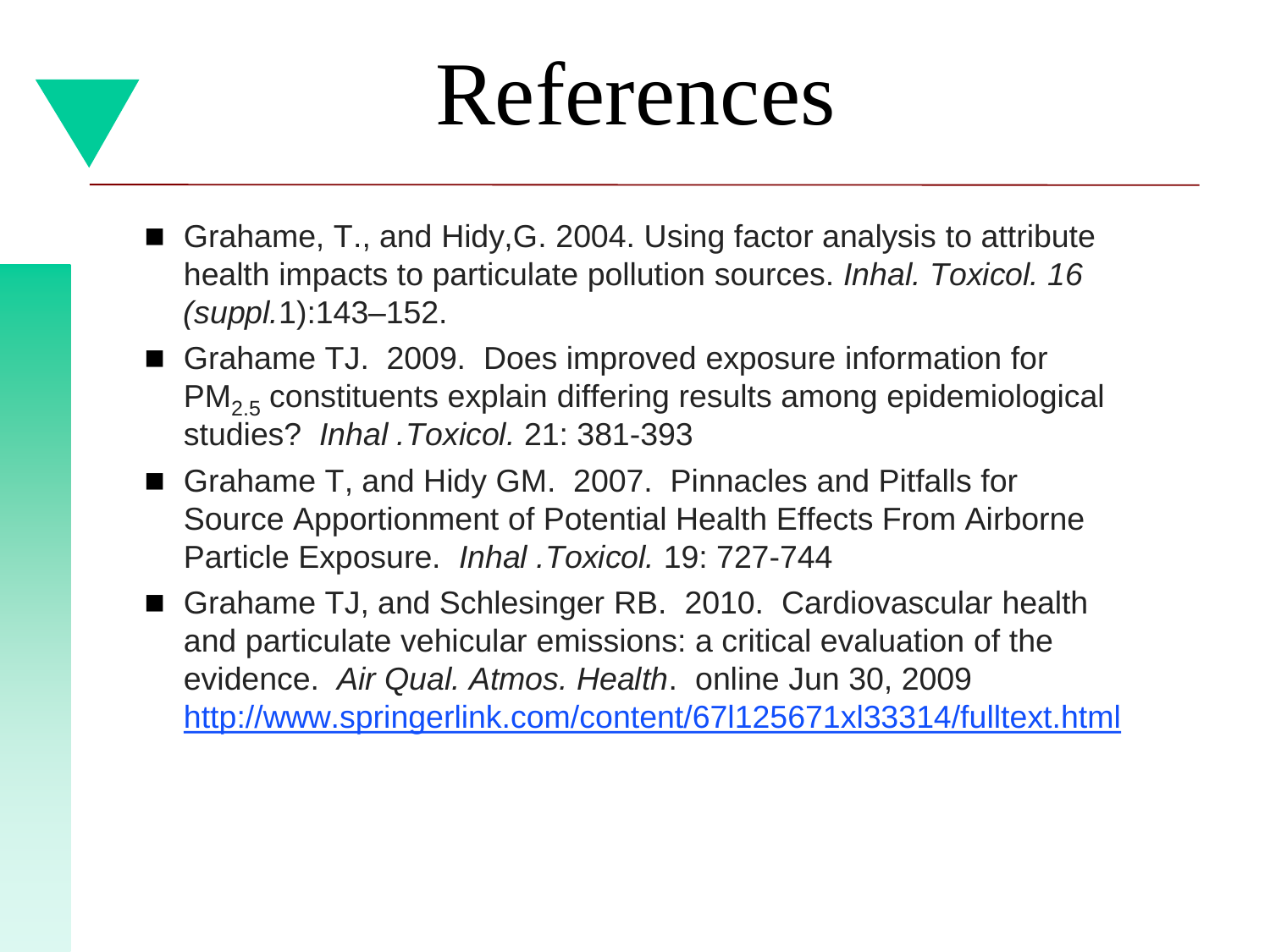# Appendix: Toxicology of BC

- Studies by UCLA and USC researchers have examined cellular effects in human lung cells of ultrafine PM near freeways, a major fraction of which is BC
- Ultrafine PM enters cells more easily than larger PM
- When in the cell, ultrafines lodge in the mitochondria, cause oxidative stress (next slides), likely due to PAHs
	- From Li et al. (2003) "Ultrafine Particulate Pollutants Induce Oxidative Stress and Mitochondrial Damage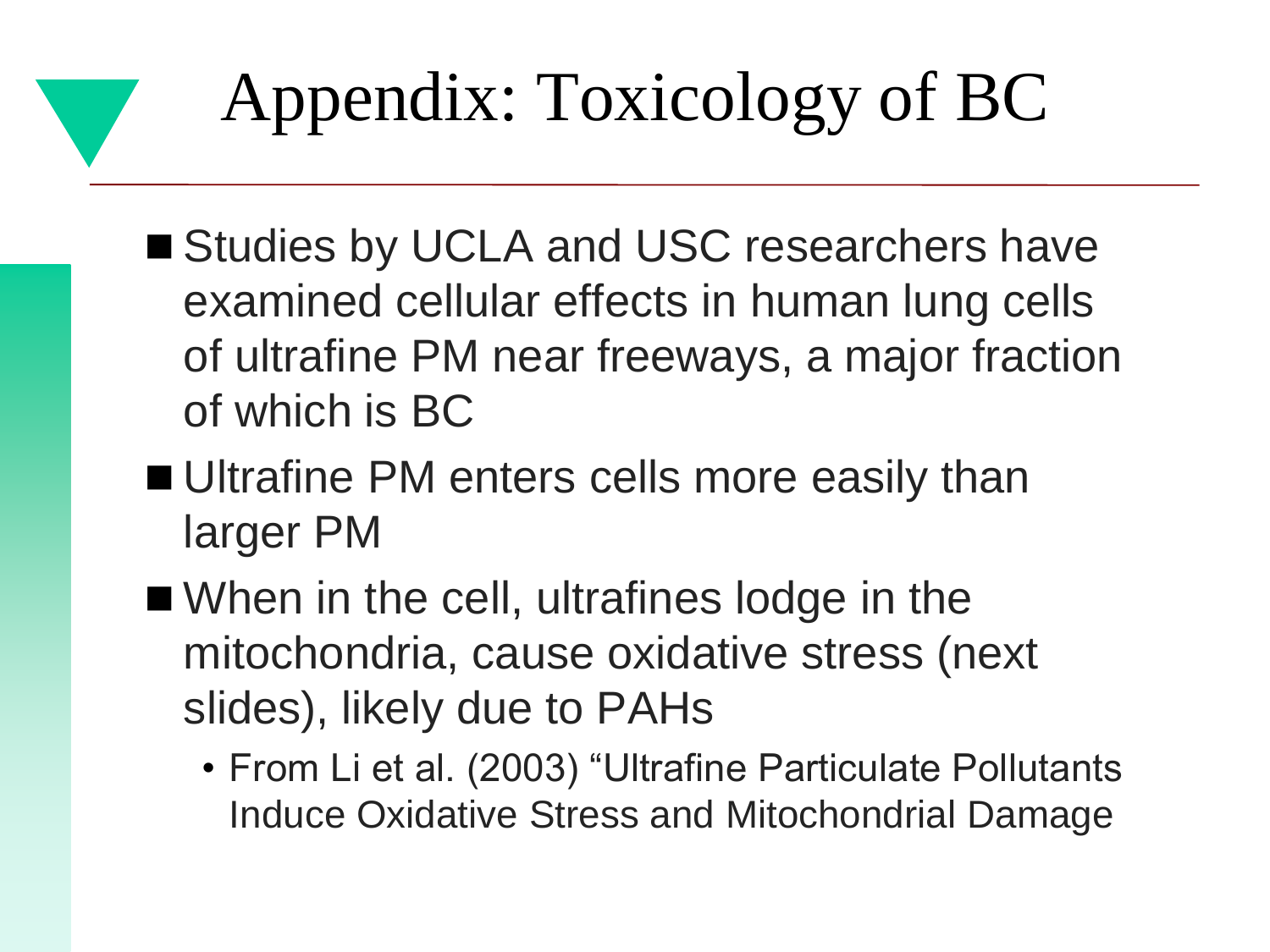# Oxidative Stress from Ultrafine PM/BC



Electron micrographs demonstrating mitochondrial destruction in BEAS-2B cells treated with 8.4 μg/mL of USC-Jan 02 UFPs for 16 hr; UFP-treated cells; magnification  $\times$ 26,300 (P = uf particles, M = mitochondria)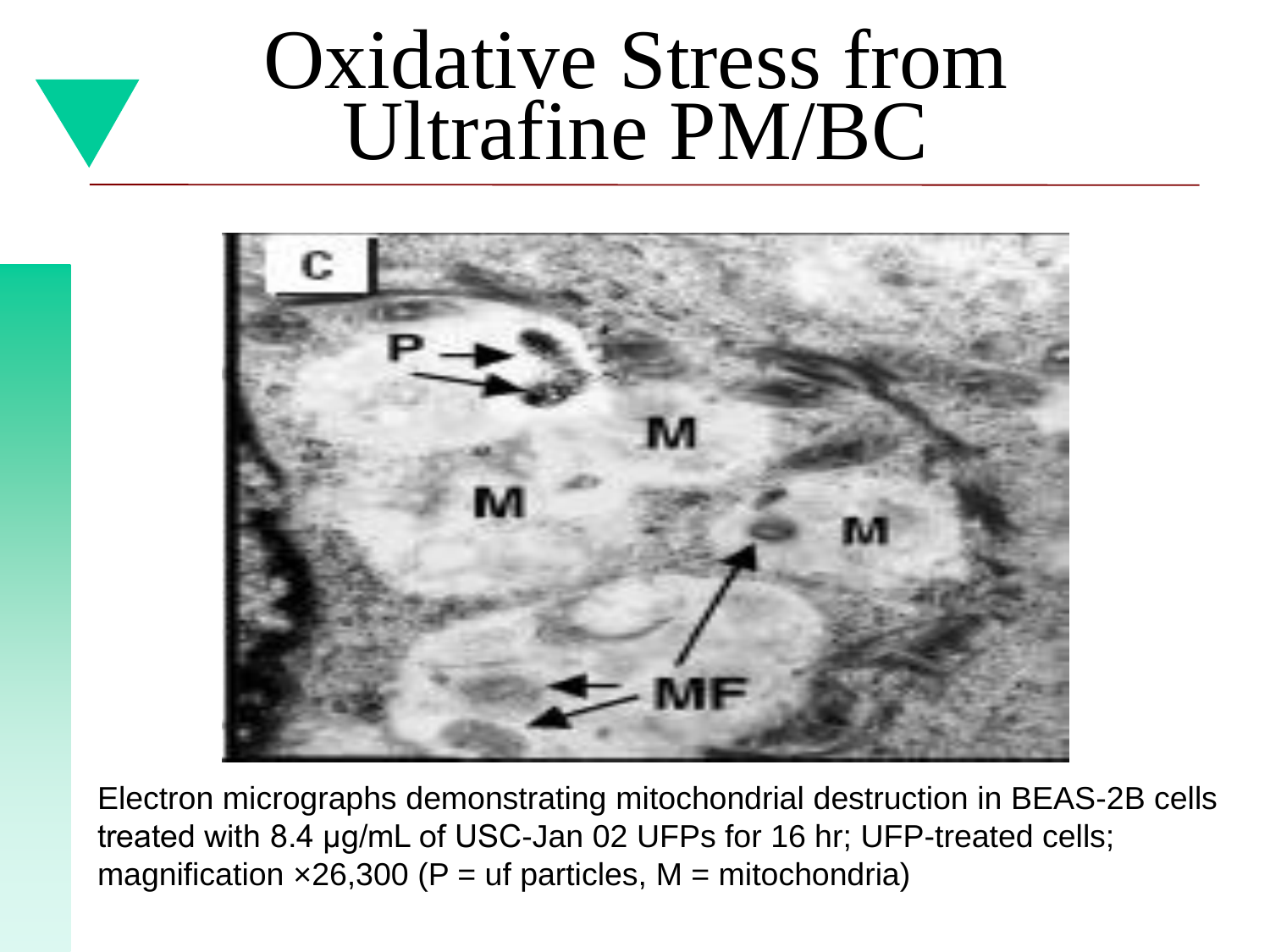# Oxidative Stress from Ultrafine PM/BC

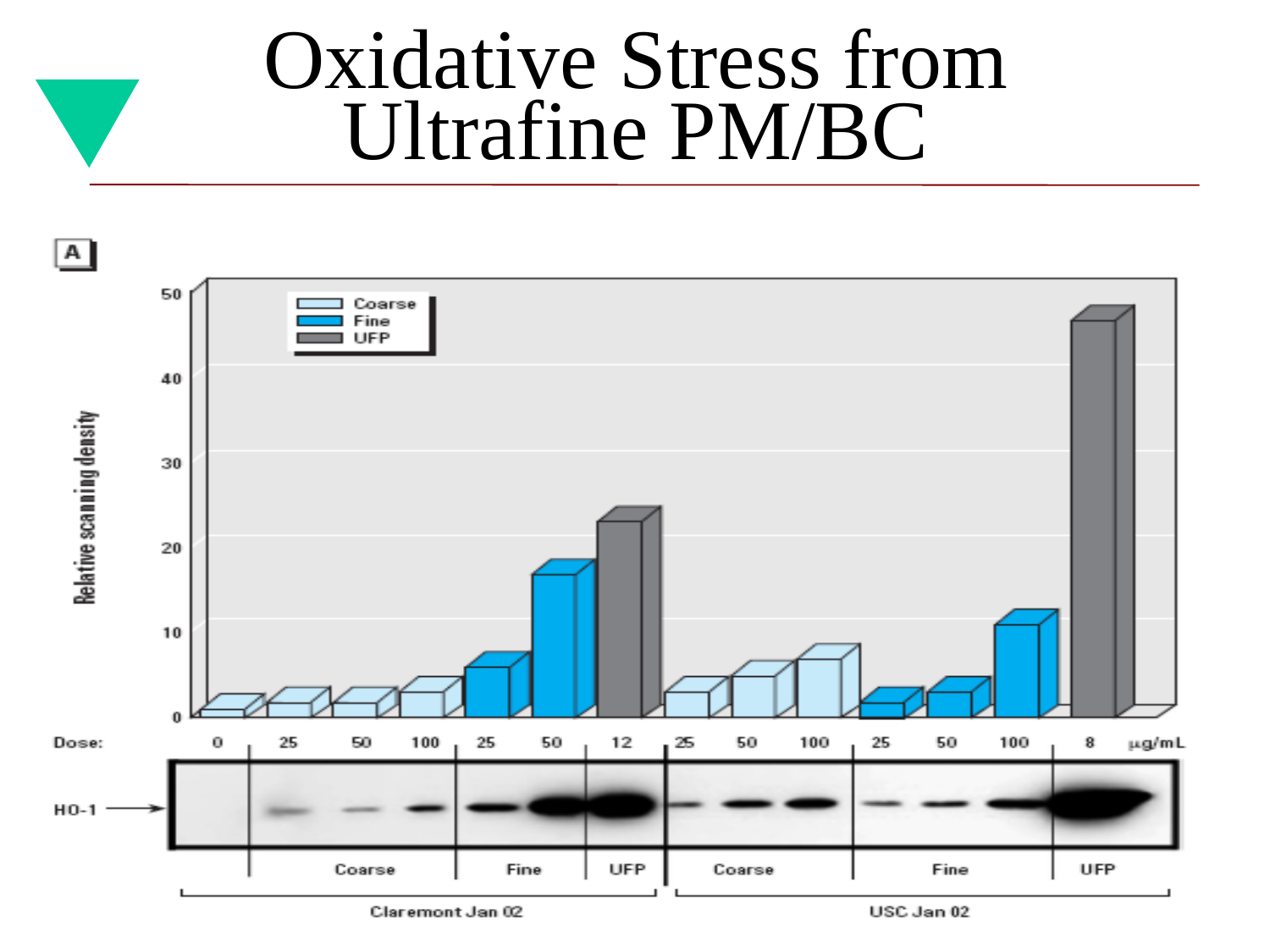### Ultrafine PM, PAH content, oxidative stress related



(*A) PAH content for each set of CAPs;* (*C) Linear regression analysis* demonstrating the correlation between PAH content and 15 DTT data points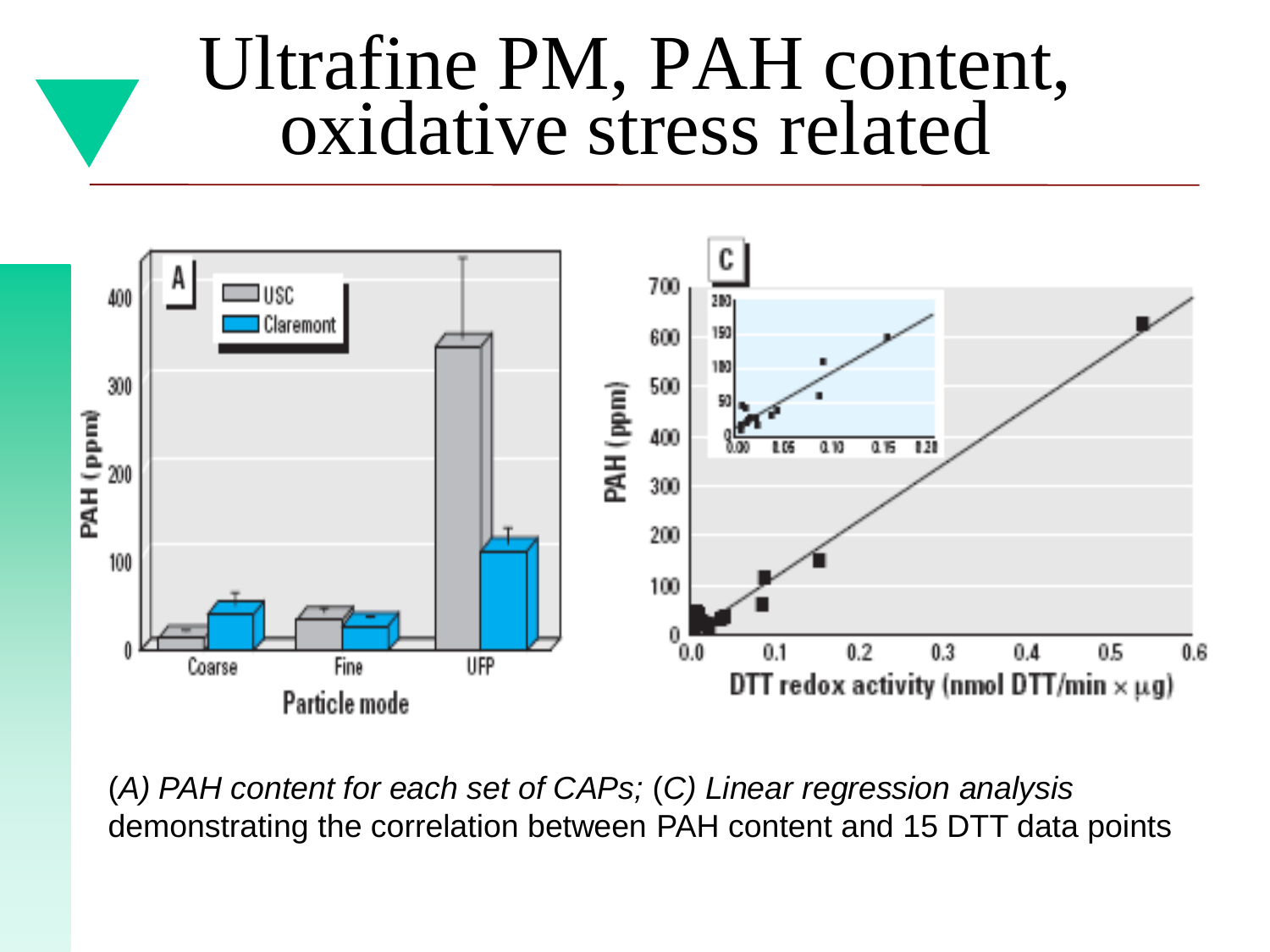- Study examined inflammatory, oxidative stress, and resistance to virus in rodents exposed to either 2002 diesel exhaust or filtered air
- Then examined these effects in diesel exhaust using new catalyzing particle trap
- **Found that all adverse health effects** associated with diesel exhaust were abrogated by the catalyzing trap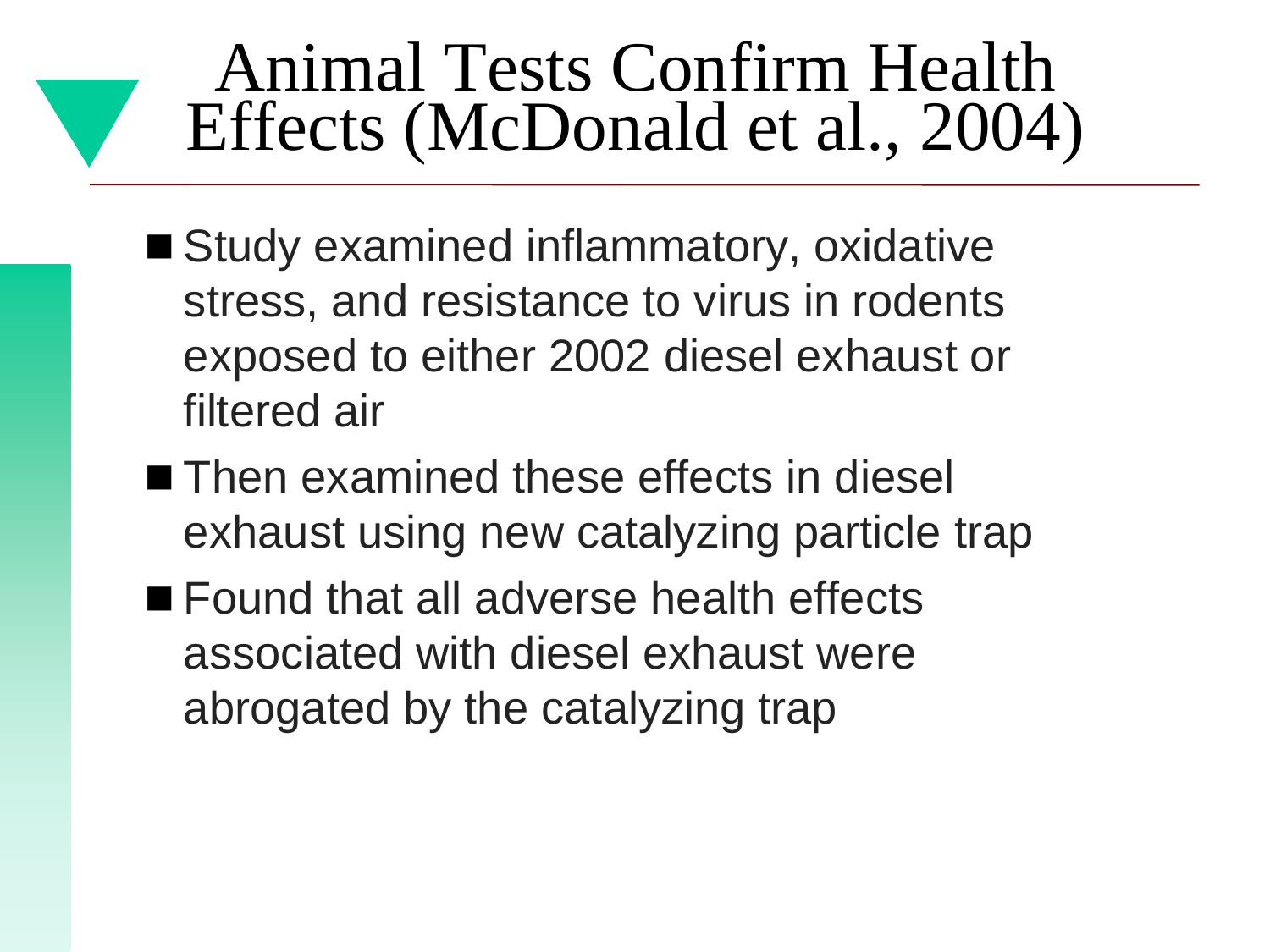Won't walk you through all five results, but this one (oxidative stress) is typical (DEE + ER is Diesel Engine Exhaust plus Emissions Reduction, control is filtered air):

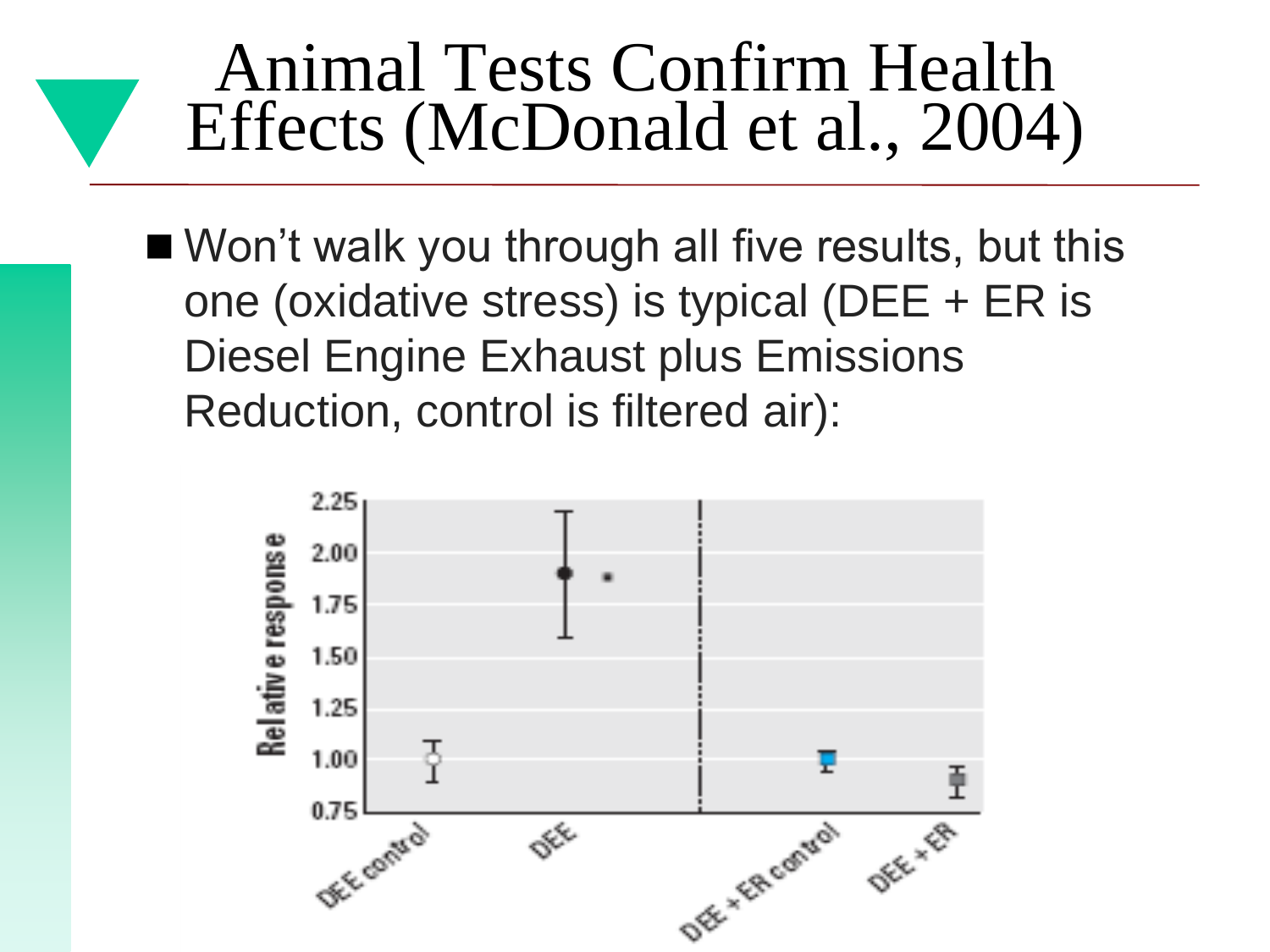■ Also showed that 100% of BC, large percentage of most carbonaceous compounds were eliminated by catalyzing trap (next slide)